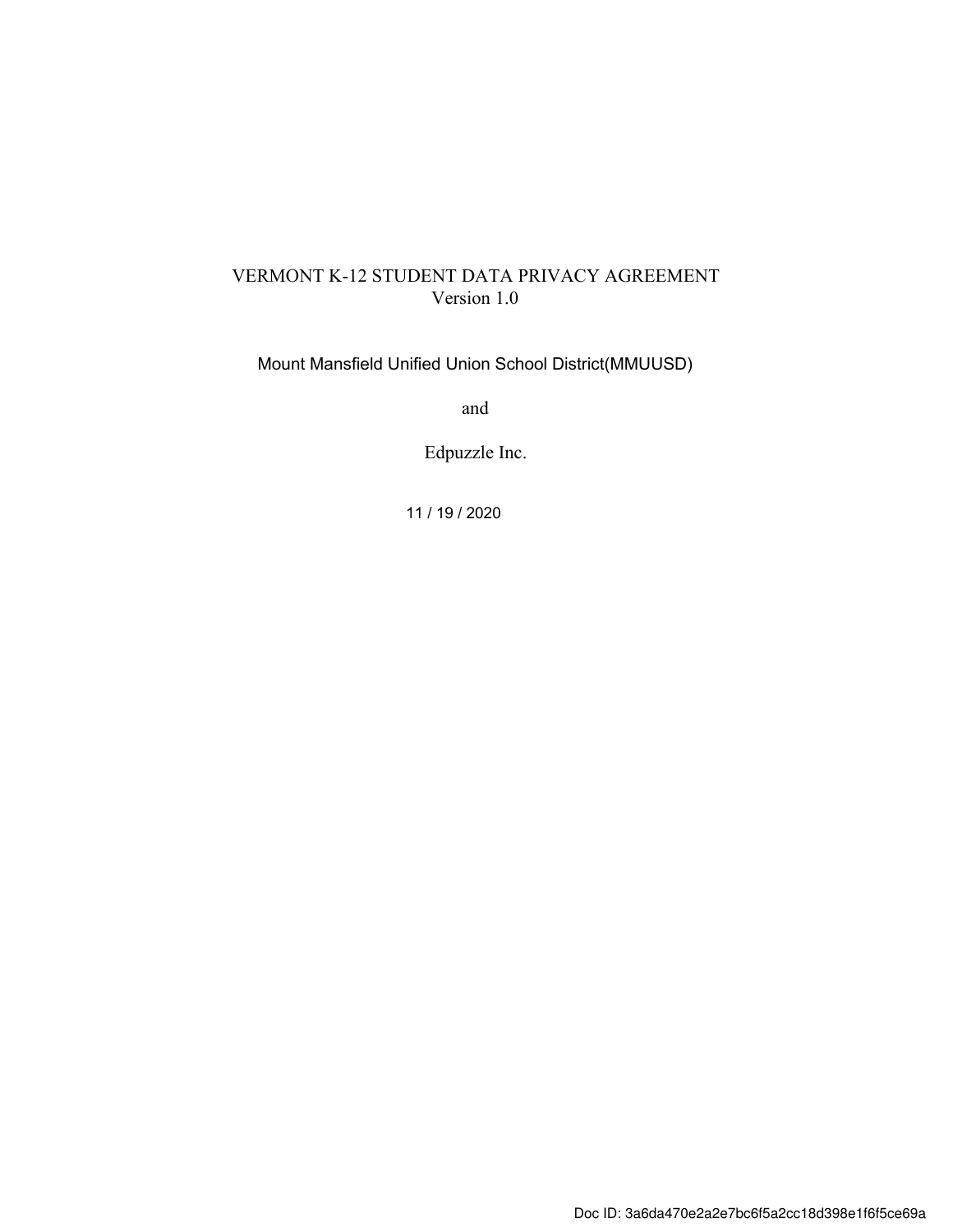This Vermont Student Data Privacy Agreement ("DPA") is entered into by and between the [Insert Name] (hereinafter referred to as "LEA") and EDpuzzle, Inc. (hereinafter referred to as . The Parties agree to the terms as stated herein. "Provider") on

## RECITALS

WHEREAS, the Provider has agreed to provide the Local Education Agency ("LEA") with certain digital educational services ("Services") pursuant to a contract dated [Insert Date] ("Service Agreement"); and

WHEREAS, in order to provide the Services described in the Service Agreement, the Provider may receive or create and the LEA may provide documents or data that are covered by several federal statutes, among them, the Family Educational Rights and Privacy Act ("FERPA") at 20 U.S.C. 1232g (34 CFR Part 99), Children's Online Privacy Protection Act ("COPPA"), 15 U.S.C. 6501-6506; and the Protection of Pupil Rights Amendment ("PPRA") 20 U.S.C. 1232h; and

WHEREAS, this Agreement complies with Vermont laws and Federal Law.

WHEREAS, for the purposes of this DPA, Provider is a school official with legitimate educational interests in accessing educational records pursuant to the Service Agreement; and

WHEREAS, the Parties wish to enter into this DPA to ensure that the Service Agreement conforms to the requirements of the privacy laws referred to above and to establish implementing procedures and duties; and

WHEREAS, the Provider may, by signing the "General Offer of Privacy Terms" (Exhibit "E"), agree to allow other LEAs the opportunity to accept and enjoy the benefits of this DPA for the Services described herein, without the need to negotiate terms in a separate DPA.

NOW THEREFORE, for good and valuable consideration, the parties agree as follows:

# ARTICLE I: PURPOSE AND SCOPE

1. Purpose of DPA. The purpose of this DPA is to describe the duties and responsibilities to protect student data transmitted to Provider from the LEA pursuant to the Service Agreement, including compliance with all applicable statutes, including the FERPA, PPRA, COPPA, and other applicable Vermont State laws, all as may be amended from time to time. In performing these services, the Provider shall be considered a School Official with a legitimate educational interest, and performing services otherwise provided by the LEA. With respect to the use and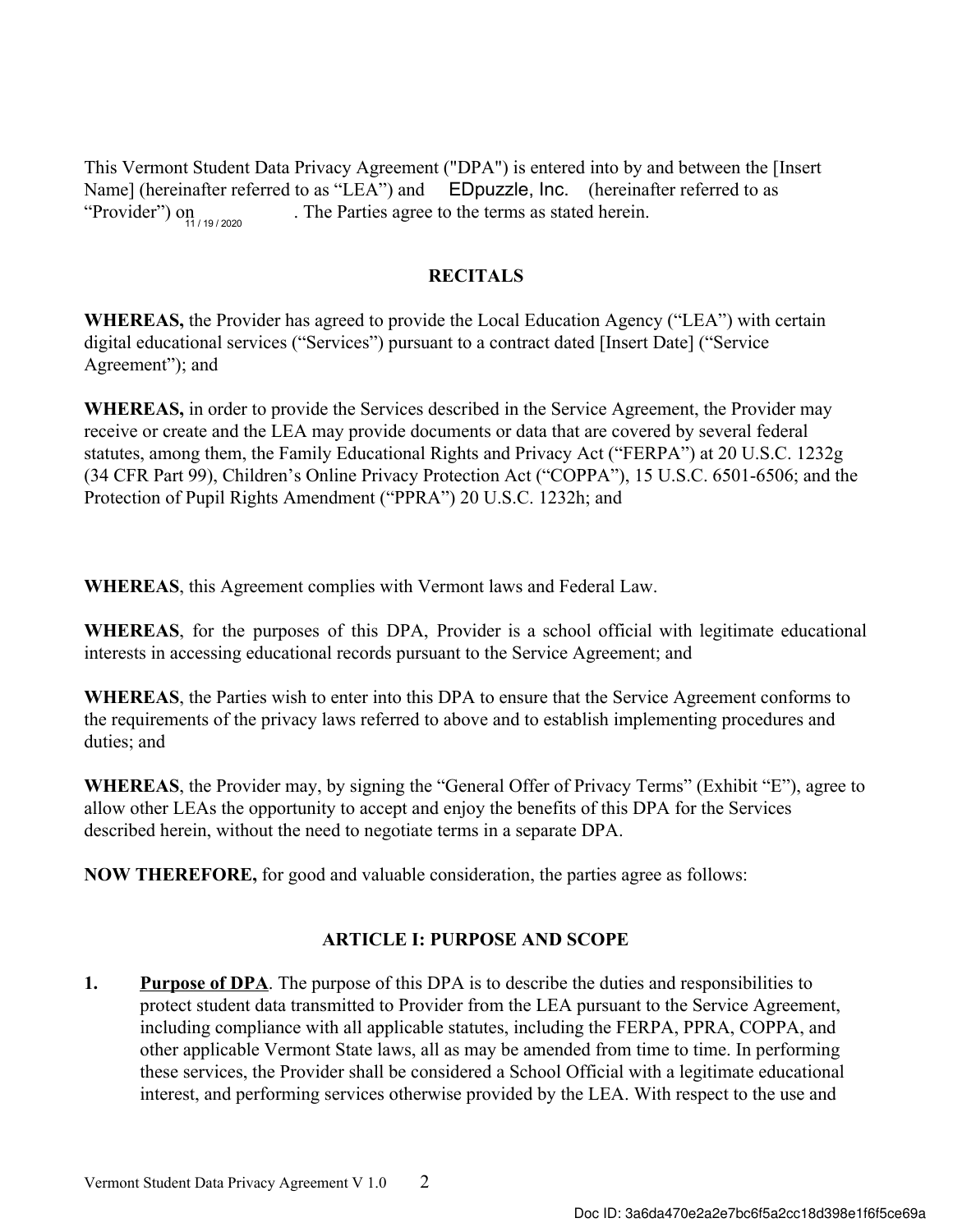maintenance of Student Data, Provider shall be under the direct control and supervision of the LEA.

2. Nature of Services Provided. The Provider has agreed to provide the following digital educational products and services described below and as may be further outlined in Exhibit "A" hereto:

# Online Computer Software

- 3. Student Data to Be Provided. The Parties shall indicate the categories of student data to be provided in the Schedule of Data, attached hereto as Exhibit "B"
- 4. DPA Definitions. The definition of terms used in this DPA is found in Exhibit "C". In the event of a conflict, definitions used in this DPA shall prevail over term used in the Service Agreement.

# ARTICLE II: DATA OWNERSHIP AND AUTHORIZED ACCESS

- 1. Student Data Property of LEA. All Student Data transmitted to the Provider pursuant to the Service Agreement is and will continue to be the property of and under the control of the LEA. The Provider further acknowledges and agrees that all copies of such Student Data transmitted to the Provider, including any modifications or additions or any portion thereof from any source, are subject to the provisions of this Agreement in the same manner as the original Student Data. The Parties agree that as between them, all rights, including all intellectual property rights in and to Student Data contemplated per the Service Agreement shall remain the exclusive property of the LEA. For the purposes of FERPA, the Provider shall be considered a School Official, under the control and direction of the LEAs as it pertains to the use of Student Data notwithstanding the above. Provider may transfer pupil-generated content to a separate account, according to the procedures set forth below.
- 2. Parent Access. LEA shall establish reasonable procedures by which a parent, legal guardian, or eligible student may review Student Data in the pupil's records, correct erroneous information, and procedures for the transfer of pupil-generated content to a personal account, consistent with the functionality of services. Provider shall respond in a timely manner (and no later than 45 days from the date of the request) to the LEA's request for Student Data in a pupil's records held by the Provider to view or correct as necessary. In the event that a parent of a pupil or other individual contacts the Provider to review any of the Student Data accessed pursuant to the Services, the Provider shall refer the parent or individual to the LEA, who will follow the necessary and proper procedures regarding the requested information.
- 3. Separate Account. If pupil generated content is stored or maintained by the Provider as part of the Services described in Exhibit "A", Provider shall, at the request of the LEA, transfer said pupil generated content to a separate student account upon termination of the Service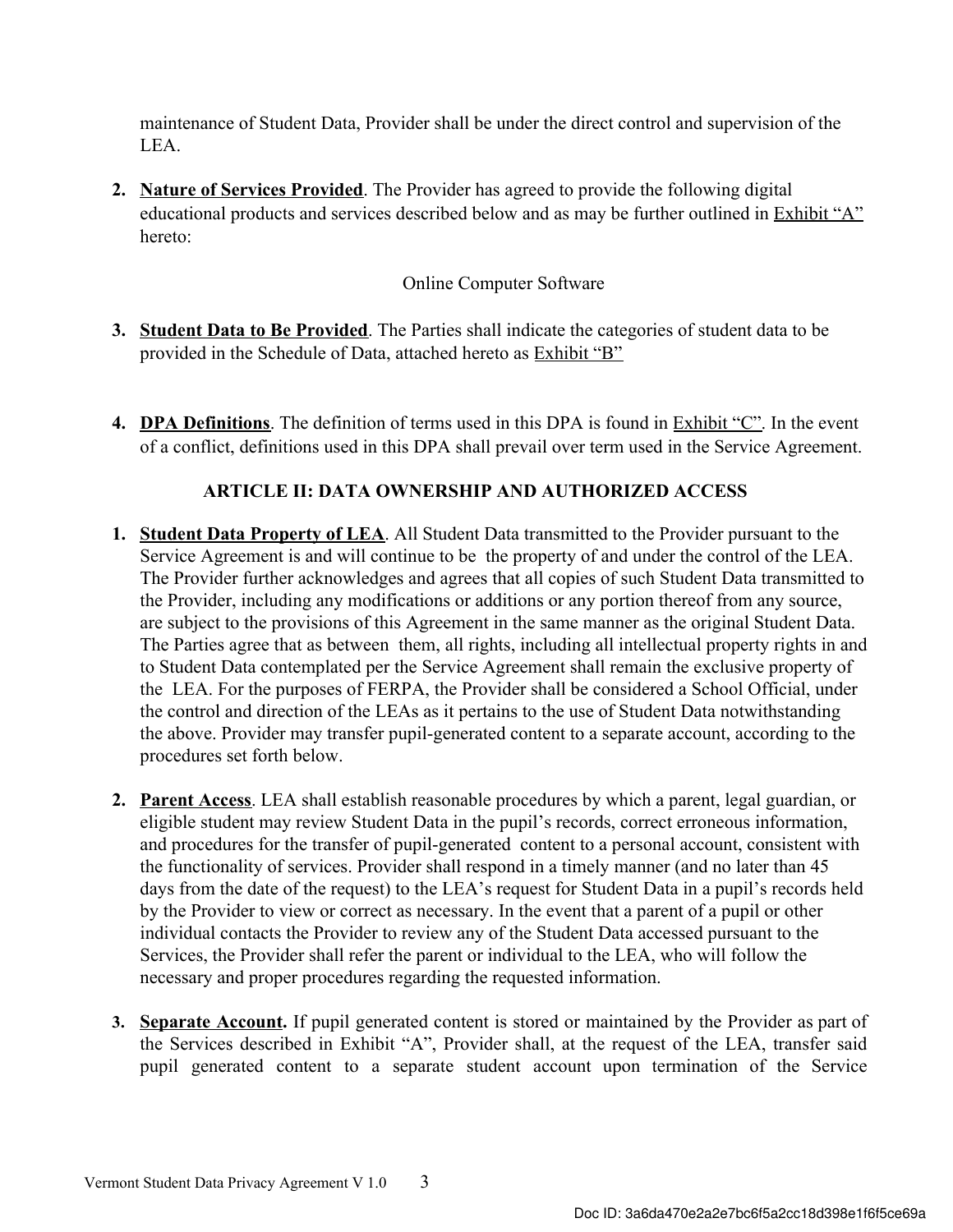Agreement; provided, however, such transfer shall only apply to pupil generated content that is severable from the Service.

- 4. Third Party Request. Should a Third Party, including law enforcement and government entities, contact Provider with a request for data held by the Provider pursuant to the Services, the Provider shall redirect the Third Party to request the data directly from the LEA. Provider shall notify the LEA in advance of a compelled disclosure to a Third Party.
- 5. **Subprocessors.** Provider shall enter into written agreements with all Subprocessors performing functions pursuant to the Service Agreement, whereby the Subprocessors agree to protect Student Data in manner consistent with the terms of this DPA.

# ARTICLE III: DUTIES OF LEA

- 1. Privacy Compliance. LEA shall provide data for the purposes of the Service Agreement in compliance with FERPA, COPPA, PPRA, and all other privacy statutes.
- 2. Annual Notification of Rights. If the LEA has a policy of disclosing education records under FERPA (34 CFR § 99.31 (a) (1)), LEA shall include a specification of criteria for determining who constitutes a school official and what constitutes a legitimate educational interest in its Annual notification of rights.
- 3. Reasonable Precautions. LEA shall take reasonable precautions to secure usernames, passwords, and any other means of gaining access to the services and hosted data.
- 4. Unauthorized Access Notification. LEA shall notify Provider promptly of any known or suspected unauthorized access. LEA will assist Provider in any efforts by Provider to investigate and respond to any unauthorized access.

# ARTICLE IV: DUTIES OF PROVIDER

- 1. Privacy Compliance. The Provider shall comply with all applicable State and Federal laws and regulations pertaining to data privacy and security, including FERPA, COPPA, PPRA, and all other privacy statutes.
- 2. Authorized Use. The data shared pursuant to the Service Agreement, including persistent unique identifiers, shall be used for no purpose other than the Services stated in the Service Agreement and/or otherwise authorized under the statutes referred to in subsection (1), above. Provider also acknowledges and agrees that it shall not make any re-disclosure of any Student Data or any portion thereof, including without limitation, meta data, user content or other non-public information and/or personally identifiable information contained in the Student Data, without the express written consent of the LEA.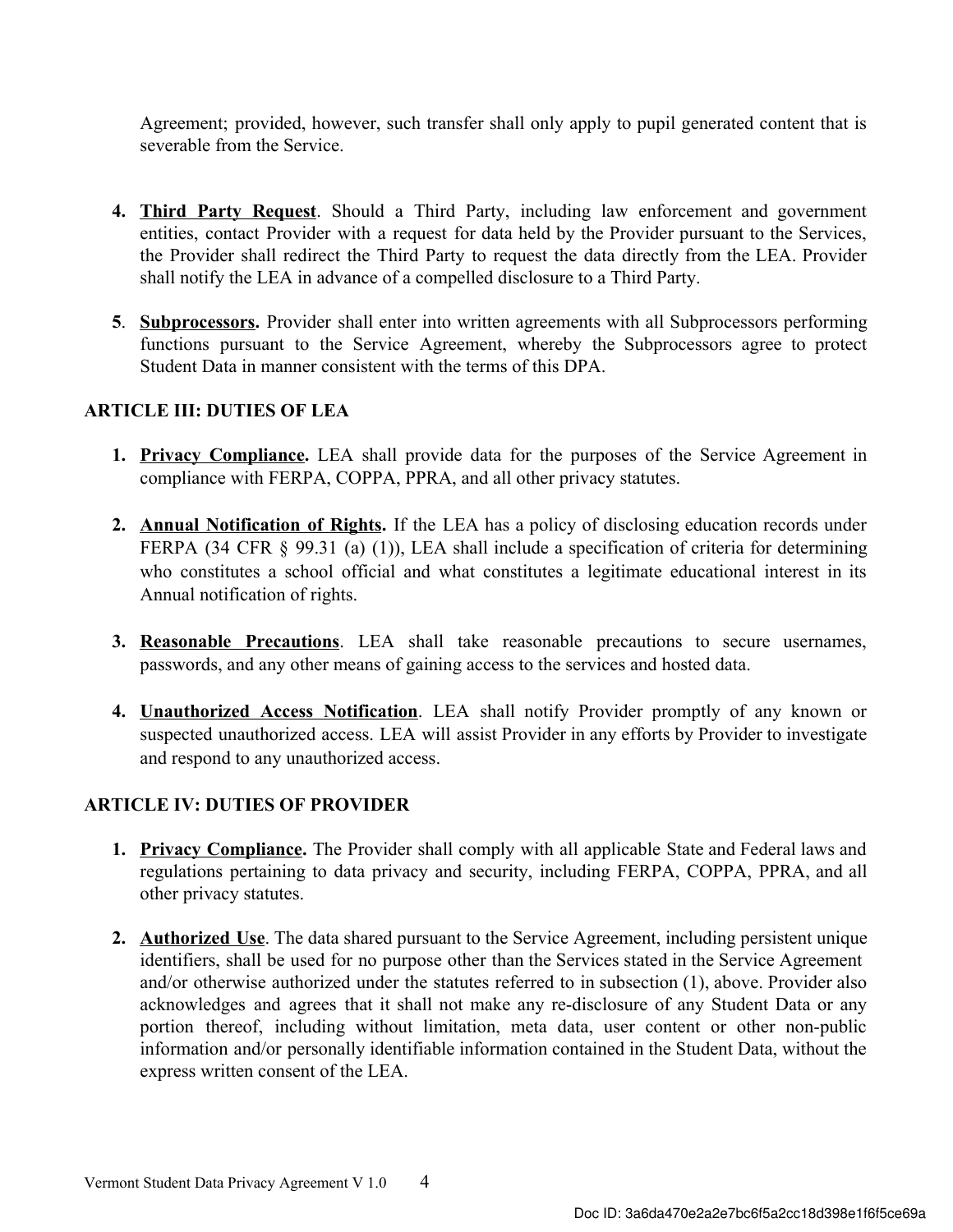- 3. Employee Obligation. Provider shall require all employees and agents who have access to Student Data to comply with all applicable provisions of this DPA with respect to the data shared under the Service Agreement.
- 4. No Disclosure. De-identified information may be used by the Provider for the purposes of development, research, and improvement of educational sites, services, or applications, as any other member of the public or party would be able to use de-identified data pursuant to 34 CFR 99.31(b). Provider agrees not to attempt to re-identify de-identified Student Data and not to transfer de-identified Student Data to any party unless (a) that party agrees in writing not to attempt re-identification, and (b) prior written notice has been given to LEA who has provided prior written consent for such transfer. Provider shall not copy, reproduce or transmit any data obtained under the Service Agreement and/or any portion thereof, except as necessary to fulfill the Service Agreement.
- 5. Disposition of Data. Upon written request and in accordance with the applicable terms in subsection a or b, below, Provider shall dispose or delete all Student Data obtained under the Service Agreement when it is no longer needed for the purpose for which it was obtained. Disposition shall include (1) the shredding of any hard copies of any Student Data; (2) Erasing; or (3) Otherwise modifying the personal information in those records to make it unreadable or indecipherable by human or digital means. Nothing in the Service Agreement authorizes Provider to maintain Student Data obtained under the Service Agreement beyond the time period reasonably needed to complete the disposition. Provider shall provide written notification to LEA when the Student Data has been disposed. The duty to dispose of Student Data shall not extend to data that has been de-identified or placed in a separate Student account, pursuant to the other terms of the DPA. The LEA may employ a "Request for Return or Deletion of Student Data" form, a copy of which is attached hereto as Exhibit "D". Upon receipt of a request from the LEA, the Provider will immediately provide the LEA with any specified portion of the Student Data within ten (10) calendar days of receipt of said request.
	- a. Partial Disposal During Term of Service Agreement. Throughout the Term of the Service Agreement, LEA may request partial disposal of Student Data obtained under the Service Agreement that is no longer needed. Partial disposal of data shall be subject to LEA's request to transfer data to a separate account, pursuant to Article II, section 3, above.
	- b. Complete Disposal Upon Termination of Service Agreement. Upon Termination of the Service Agreement Provider shall dispose or delete all Student Data obtained under the Service Agreement. Prior to disposition of the data, Provider shall notify LEA in writing of its option to transfer data to a separate account, pursuant to Article II, section 3, above. In no event shall Provider dispose of data pursuant to this provision unless and until Provider has received affirmative written confirmation from LEA that data will not be transferred to a separate account.
- 6. Advertising Prohibition. Provider is prohibited from using or selling Student Data to (a) market or advertise to students or families/guardians; (b) inform, influence, or enable marketing,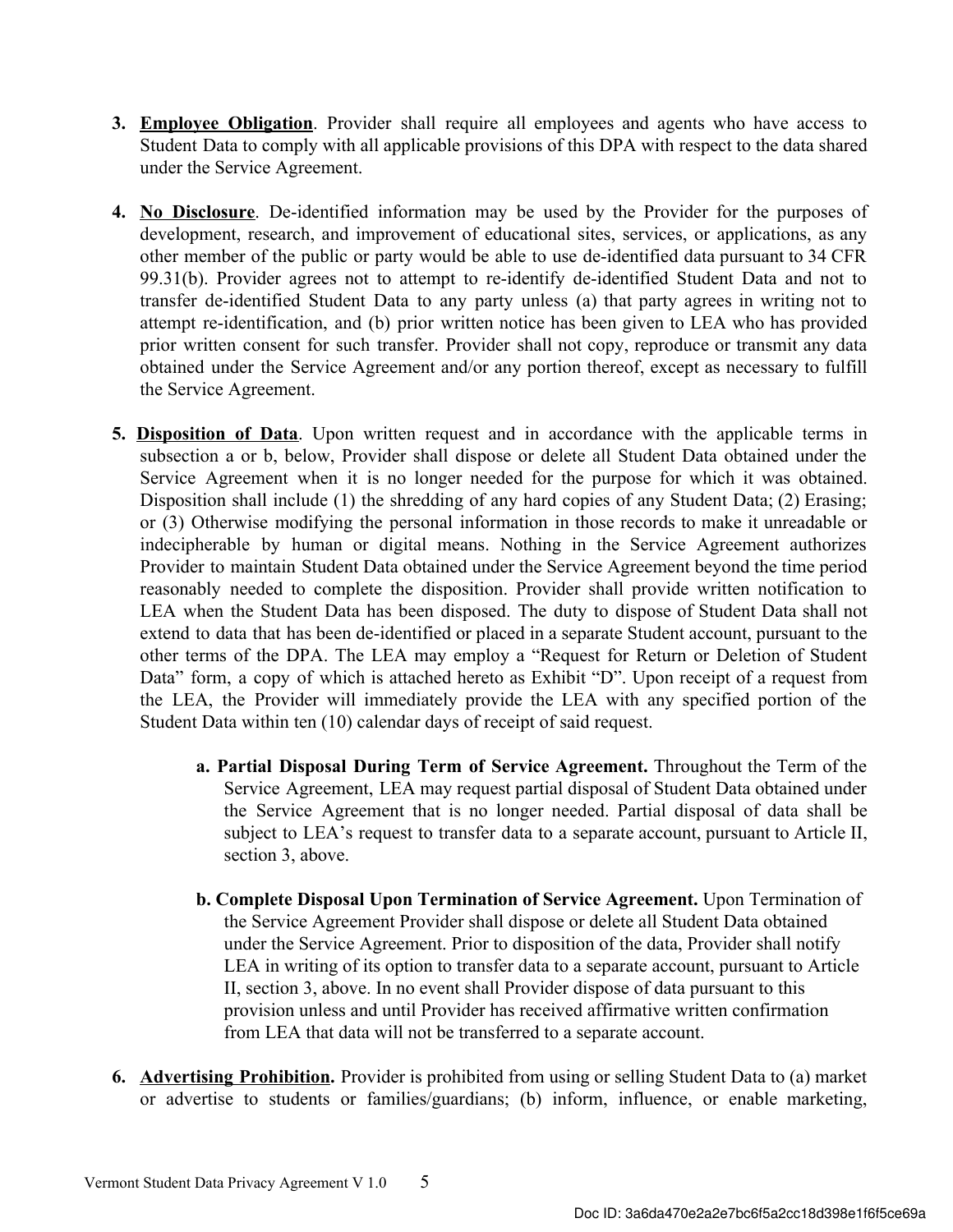advertising, or other commercial efforts by a Provider; (c) develop a profile of a student, family member/guardian or group, for any commercial purpose other than providing the Service to LEA; or (d) use the Student Data for the development of commercial products or services, other than as necessary to provide the Service to LEA. This section does not prohibit Provider from using Student Data for adaptive learning or customized student learning purposes.

## ARTICLE V: DATA PROVISIONS

- 1. Data Security. The Provider agrees to abide by and maintain adequate data security measures, consistent with industry standards and technology best practices, to protect Student Data from unauthorized disclosure or acquisition by an unauthorized person. The general security duties of Provider are set forth below. Provider may further detail its security programs and measures in Exhibit "F" hereto. These measures shall include, but are not limited to:
	- a. Passwords and Employee Access. Provider shall secure usernames, passwords, and any other means of gaining access to the Services or to Student Data, at a level suggested by the applicable standards, as set forth in Article 4.3 of NIST 800-63-3. Provider shall only provide access to Student Data to employees or contractors that are performing the Services. Employees with access to Student Data shall have signed confidentiality agreements regarding said Student Data. All employees with access to Student Records shall be subject to criminal background checks in compliance with state and local ordinances.
	- b. Destruction of Data. Provider shall destroy or delete all Student Data obtained under the Service Agreement when it is no longer needed for the purpose for which it was obtained or transfer said data to LEA or LEA's designee, according to the procedure identified in Article IV, section 5, above. Nothing in the Service Agreement authorizes Provider to maintain Student Data beyond the time period reasonably needed to complete the disposition.
	- c. Security Protocols . Both parties agree to maintain security protocols that meet industry standards in the transfer or transmission of any data, including ensuring that data may only be viewed or accessed by parties legally allowed to do so. Provider shall maintain all data obtained or generated pursuant to the Service Agreement in a secure digital environment and not copy, reproduce, or transmit data obtained pursuant to the Service Agreement, except as necessary to fulfill the purpose of data requests by LEA.
	- d. Employee Training. The Provider shall provide periodic security training to those of its employees who operate or have access to the system. Further, Provider shall provide LEA with contact information of an employee who LEA may contact if there are any security concerns or questions.
	- e. Security Technology. When the service is accessed using a supported web browser, Provider shall employ industry standard measures to protect data from unauthorized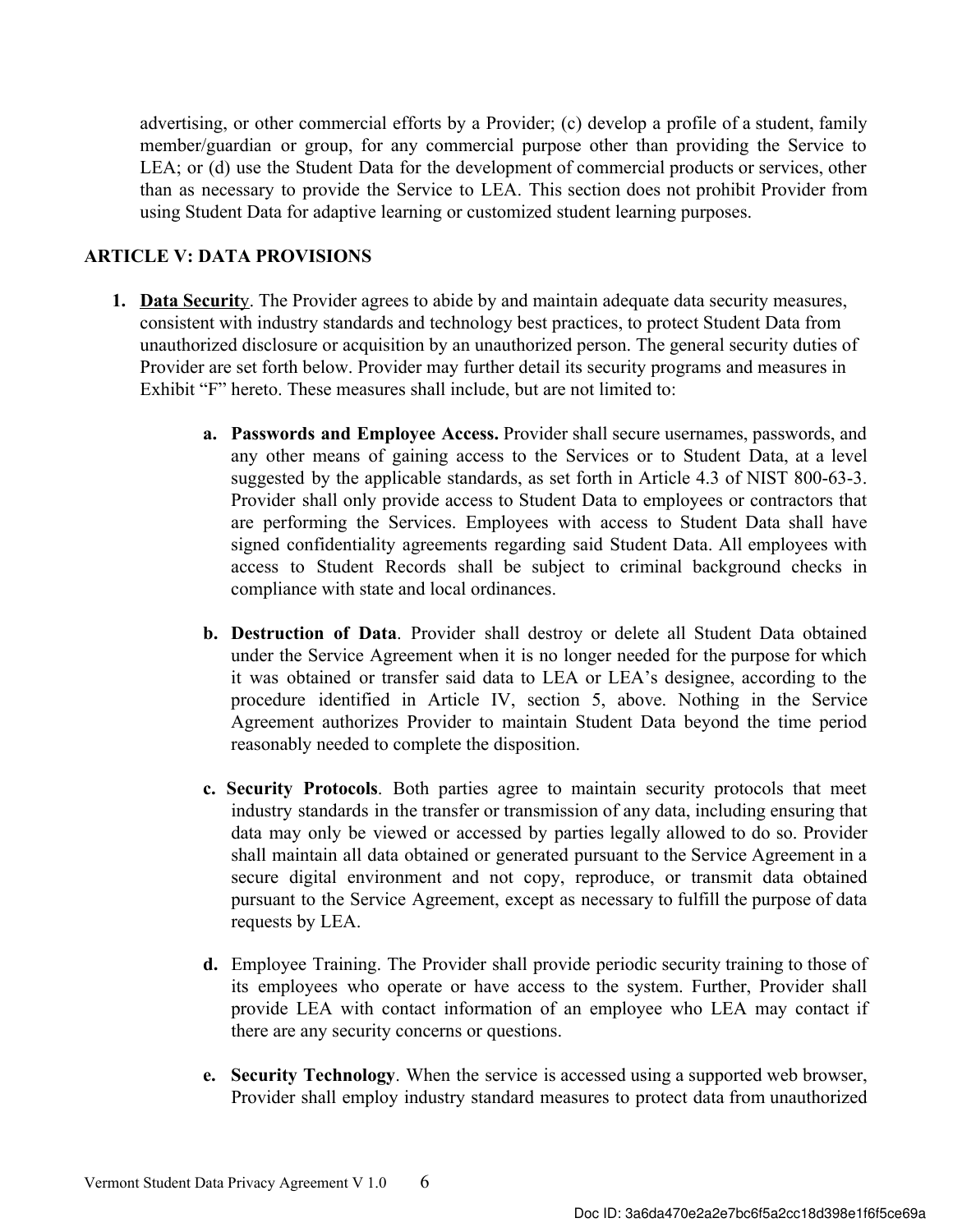access. The service security measures shall include server authentication and data encryption. Provider shall host data pursuant to the Service Agreement in an environment using a firewall that is updated according to industry standards.

- f. Security Coordinator. If different from the designated representative identified in Article VII, section 5, Provider shall provide the name and contact information of Provider's Security Coordinator for the Student Data received pursuant to the Service Agreement.
- g. Subprocessors Bound. Provider shall enter into written agreements whereby Subprocessors agree to secure and protect Student Data in a manner consistent with the terms of this Article V. Provider shall periodically conduct or review compliance monitoring and assessments of Subprocessors to determine their compliance with this Article.
- h. Periodic Risk Assessment. Provider further acknowledges and agrees to conduct digital and physical periodic (no less than semi-annual) risk assessments and remediate any identified security and privacy vulnerabilities in a timely manner.
- 2. Data Breach. In the event that Student Data is accessed or obtained by an unauthorized individual, Provider shall provide notification to LEA within a reasonable amount of time of the incident, and not exceeding forty eight (48) hours. Provider shall follow the following process:
	- a. The security breach notification shall be written in plain language, shall be titled "Notice of Data Breach," and shall present the information described herein under the following headings: "What Happened," "What Information Was Involved," "What We Are Doing," "What You Can Do," and "For More Information." Additional information may be provided as a supplement to the notice.
	- **b.** The security breach notification described above in section  $2(a)$  shall include, at a minimum, the following information:
		- i. The name and contact information of the reporting LEA subject to this section.
		- ii. A list of the types of personal information that were or are reasonably believed to have been the subject of a breach.
		- iii. If the information is possible to determine at the time the notice is provided, then either (1) the date of the breach, (2) the estimated date of the breach, or (3) the date range within which the breach occurred. The notification shall also include the date of the notice.
		- iv. Whether the notification was delayed as a result of a law enforcement investigation, if that information is possible to determine at the time the notice is provided.
		- v. A general description of the breach incident, if that information is possible to determine at the time the notice is provided.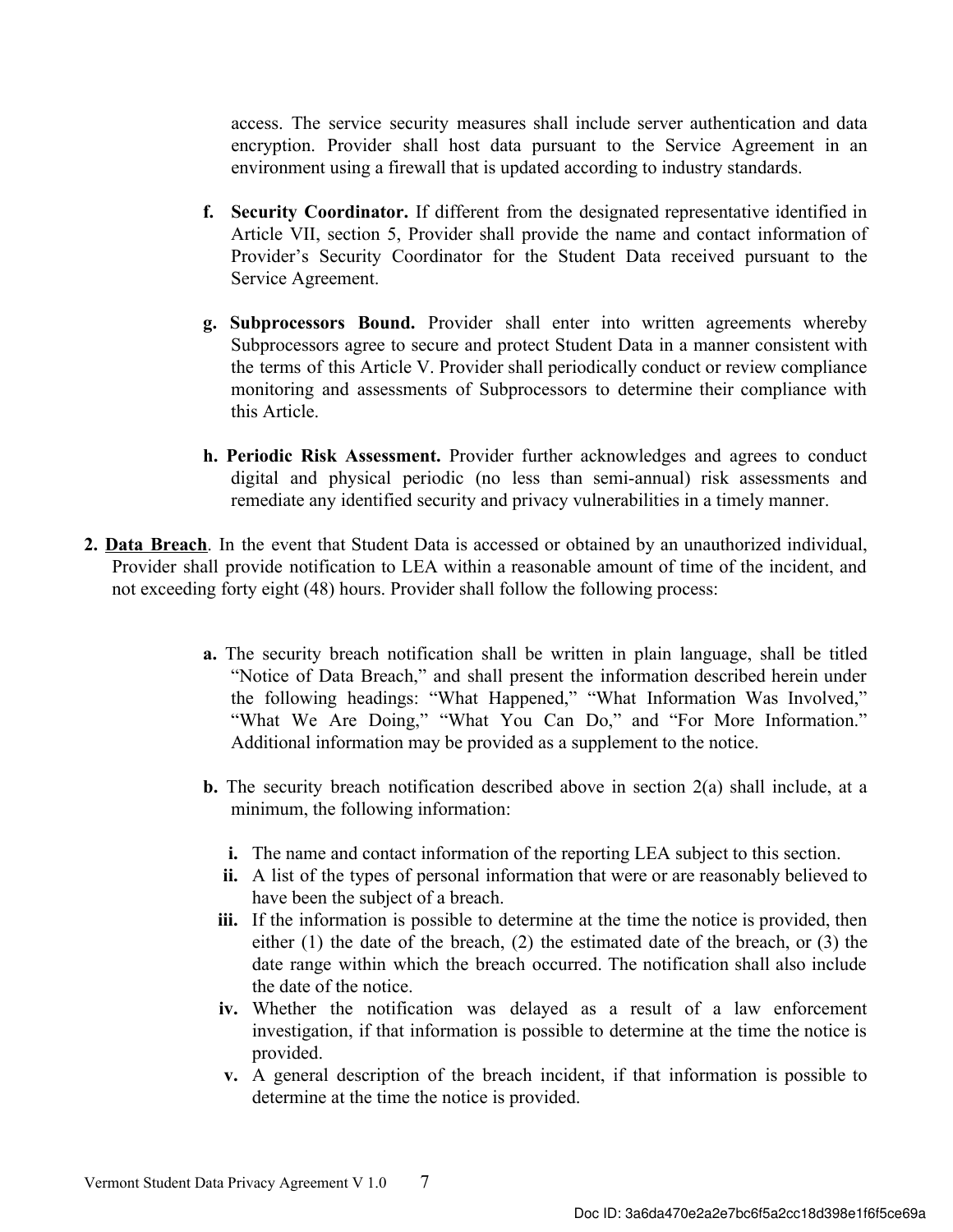- c. At LEA's discretion, the security breach notification may also include any of the following:
	- i. Information about what the agency has done to protect individuals whose information has been breached.
	- ii. Advice on steps that the person whose information has been breached may take to protect himself or herself.
- d. Provider agrees to adhere to all requirements in applicable State and in federal law with respect to a data breach related to the Student Data, including, when appropriate or required, the required responsibilities and procedures for notification and mitigation of any such data breach.
- e. Provider further acknowledges and agrees to have a written incident response plan that reflects best practices and is consistent with industry standards and federal and state law for responding to a data breach, breach of security, privacy incident or unauthorized acquisition or use of Student Data or any portion thereof, including personally identifiable information and agrees to provide LEA, upon request, with a copy of said written incident response plan.
- f. Provider is prohibited from directly contacting parent, legal guardian or eligible pupil unless expressly requested by LEA. If LEA requests Provider's assistance providing notice of unauthorized access, and such assistance is not unduly burdensome to Provider, Provider shall notify the affected parent, legal guardian or eligible pupil of the unauthorized access, which shall include the information listed in subsections (b) and (c), above. If requested by LEA, Provider shall reimburse LEA for costs incurred to notify parents/families of a breach not originating from LEA's use of the Service.
- g. In the event of a breach originating from LEA's use of the Service, Provider shall cooperate with LEA to the extent necessary to expeditiously secure Student Data.

## ARTICLE VI- GENERAL OFFER OF PRIVACY TERMS

Provider may, by signing the attached Form of General Offer of Privacy Terms (General Offer, attached hereto as Exhibit "E"), be bound by the terms of this DPA to any other LEA who signs the acceptance on in said Exhibit. The Form is limited by the terms and conditions described therein.

## ARTICLE VII: MISCELLANEOUS

- 1. Term. The Provider shall be bound by this DPA for the duration of the Service Agreement or so long as the Provider maintains any Student Data. .
- 2. Termination. In the event that either party seeks to terminate this DPA, they may do so by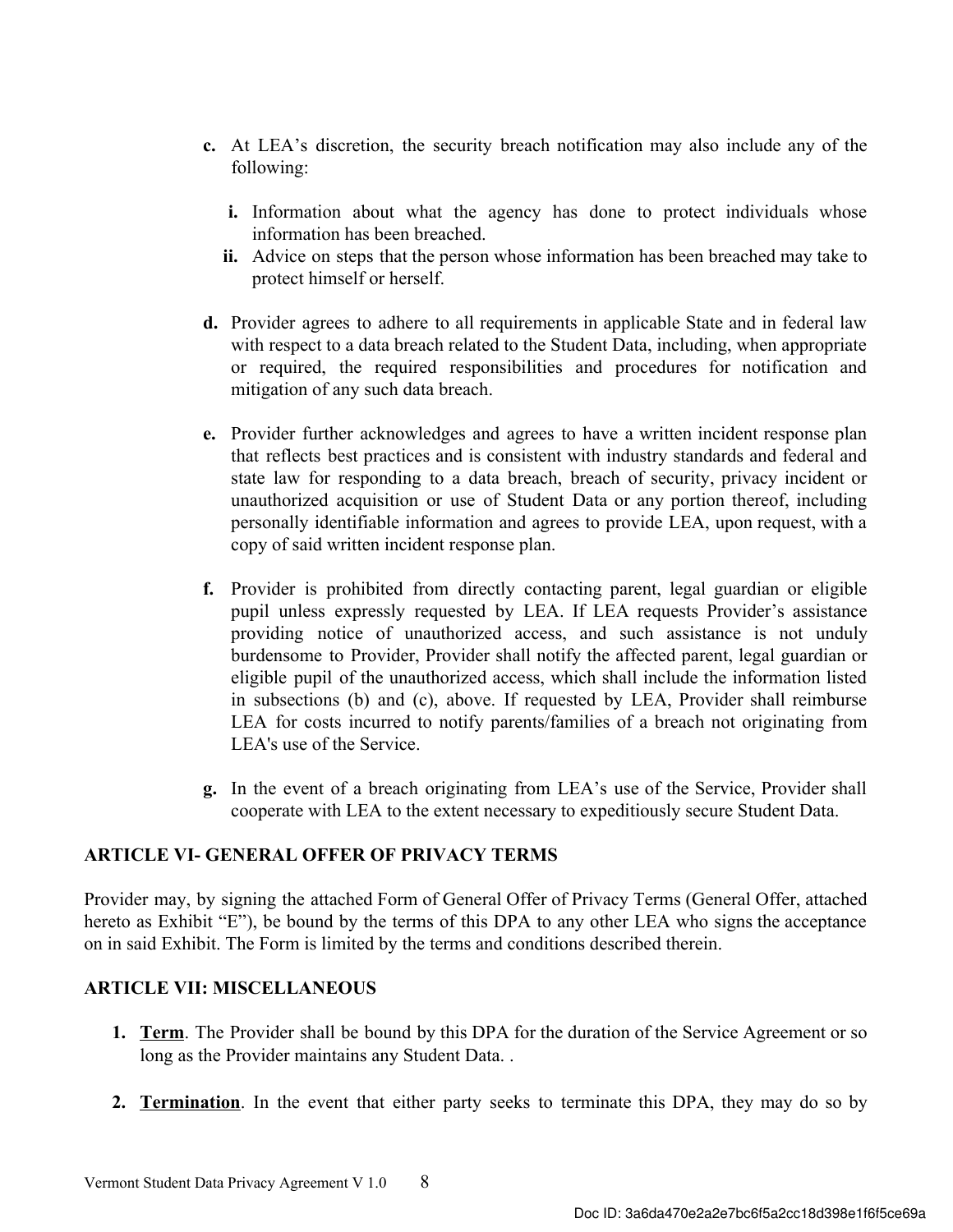mutual written consent so long as the Service Agreement has lapsed or has been terminated. LEA shall have the right to terminate the DPA and Service Agreement in the event of a material breach of the terms of this DPA.

- 3. Effect of Termination Survival. If the Service Agreement is terminated, the Provider shall destroy all of LEA's data pursuant to Article V, section 1(b), and Article II, section 3, above.
- 4. Priority of Agreements. This DPA shall govern the treatment of student data in order to comply with privacy protections, including those found in FERPA and all applicable privacy statutes identified in this DPA. In the event there is conflict between the DPA and the Service Agreement, the DPA shall apply and take precedence. Except as described in this paragraph herein, all other provisions of the Service Agreement shall remain in effect.
- 5. Notice. All notices or other communication required or permitted to be given hereunder must be in writing and given by personal delivery, or e-mail transmission (if contact information is provided for the specific mode of delivery), or first class mail, postage prepaid, sent to the designated representatives before:

## a. Designated Representatives

The designated representative for the LEA for this Agreement is:

Name: Jeff Wallis

Title: Director of Technology and Network Engineering Contact Information: \_\_\_jeff.wallis@mmuusd.org 802-434-2803\_\_\_\_\_\_\_\_

Edpuzzle Inc.

The designated representative for the Provider for this Agreement is:

Name: JORDI GONZALEZ

Title: PRODUCT MANAGER

Contact Information: PRIVACY@EDPUZZLE.COM

b. Notification of Acceptance of General Offer of Terms. Upon execution of Exhibit E, General Offer of Terms, Subscribing LEA shall provide notice of such acceptance in writing and given by personal delivery, or e-mail transmission (if contact information is provided for the specific mode of delivery), or first class mail, postage prepaid, to the designated representative below.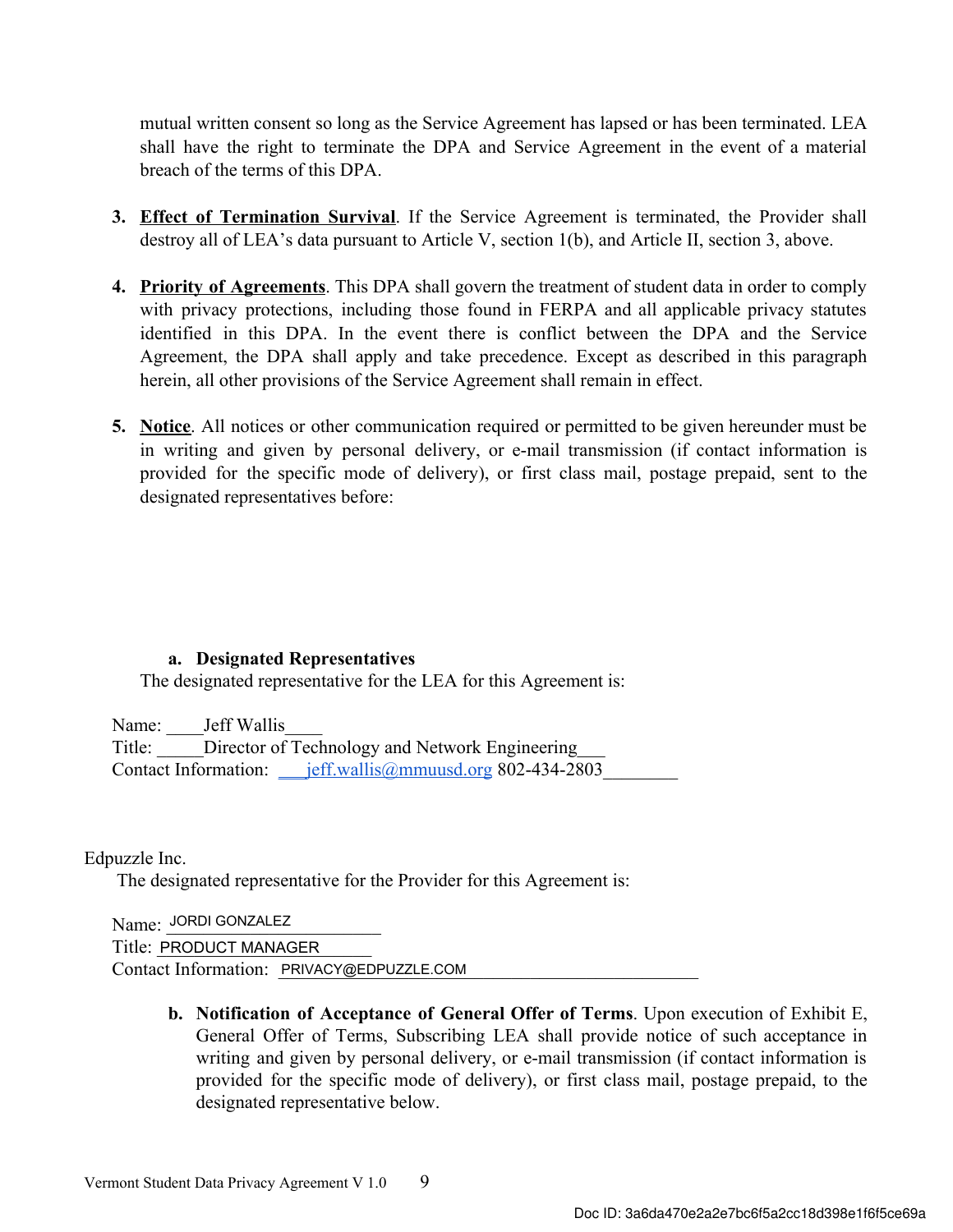The designated representative for the notice of acceptance of the General Offer of Privacy Terms is:

Name: <u>DR. JULIA TRIUS</u> Title: HEAD OF LEGAL AND DATA PROTECTION OFFICER Contact Information: PRIVACY@EDPUZZLE.COM

- 6. Entire Agreement. This DPA constitutes the entire agreement of the parties relating to the subject matter hereof and supersedes all prior communications, representations, or agreements, oral or written, by the parties relating thereto. This DPA may be amended and the observance of any provision of this DPA may be waived (either generally or in any particular instance and either retroactively or prospectively) only with the signed written consent of both parties. Neither failure nor delay on the part of any party in exercising any right, power, or privilege hereunder shall operate as a waiver of such right, nor shall any single or partial exercise of any such right, power, or privilege preclude any further exercise thereof or the exercise of any other right, power, or privilege.
- 7. Severability. Any provision of this DPA that is prohibited or unenforceable in any jurisdiction shall, as to such jurisdiction, be ineffective to the extent of such prohibition or unenforceability without invalidating the remaining provisions of this DPA, and any such prohibition or unenforceability in any jurisdiction shall not invalidate or render unenforceable such provision in any other jurisdiction. Notwithstanding the foregoing, if such provision could be more narrowly drawn so as not to be prohibited or unenforceable in such jurisdiction while, at the same time, maintaining the intent of the parties, it shall, as to such jurisdiction, be so narrowly drawn without invalidating the remaining provisions of this DPA or affecting the validity or enforceability of such provision in any other jurisdiction.
- 8. Governing Law; Venue and Jurisdiction. This DPA will be governed by and construed in accordance with the laws of the State of Vermont, without regard to conflicts of law principles. Each party consents and submits to the sole and exclusive jurisdiction of Vermont's state and federal courts for any dispute arising out of or relating to this service agreement or the transactions contemplated hereby.
- 9. Authority. Provider represents that it is authorized to bind to the terms of this Agreement, including confidentiality and destruction of Student Data and any portion thereof contained therein, all related or associated institutions, individuals, employees or contractors who may have access to the Student Data and/or any portion thereof, or may own, lease or control equipment or facilities of any kind where the Student Data and portion thereof stored, maintained or used in any way. Provider agrees that any purchaser of the Provider shall also be bound to the Agreement.
- 10. Waiver. No delay or omission of the LEA to exercise any right hereunder shall be construed as a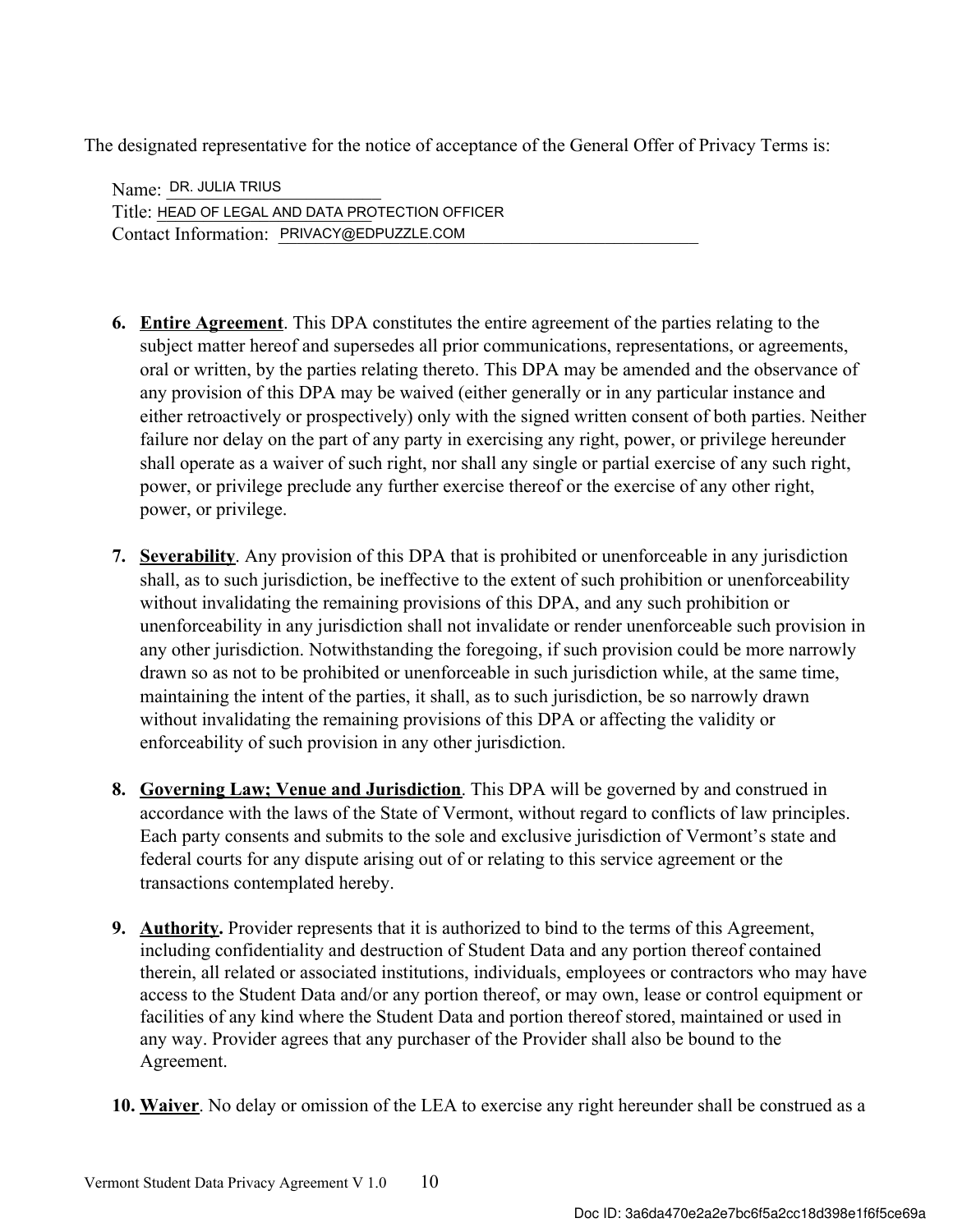waiver of any such right and the LEA reserves the right to exercise any such right from time to time, as often as may be deemed expedient.

11. Successors Bound. This DPA is and shall be binding upon the respective successors in interest to Provider in the event of a merger, acquisition, consolidation or other business reorganization or sale of all or substantially all of the assets of such business.

[Signature Page Follows]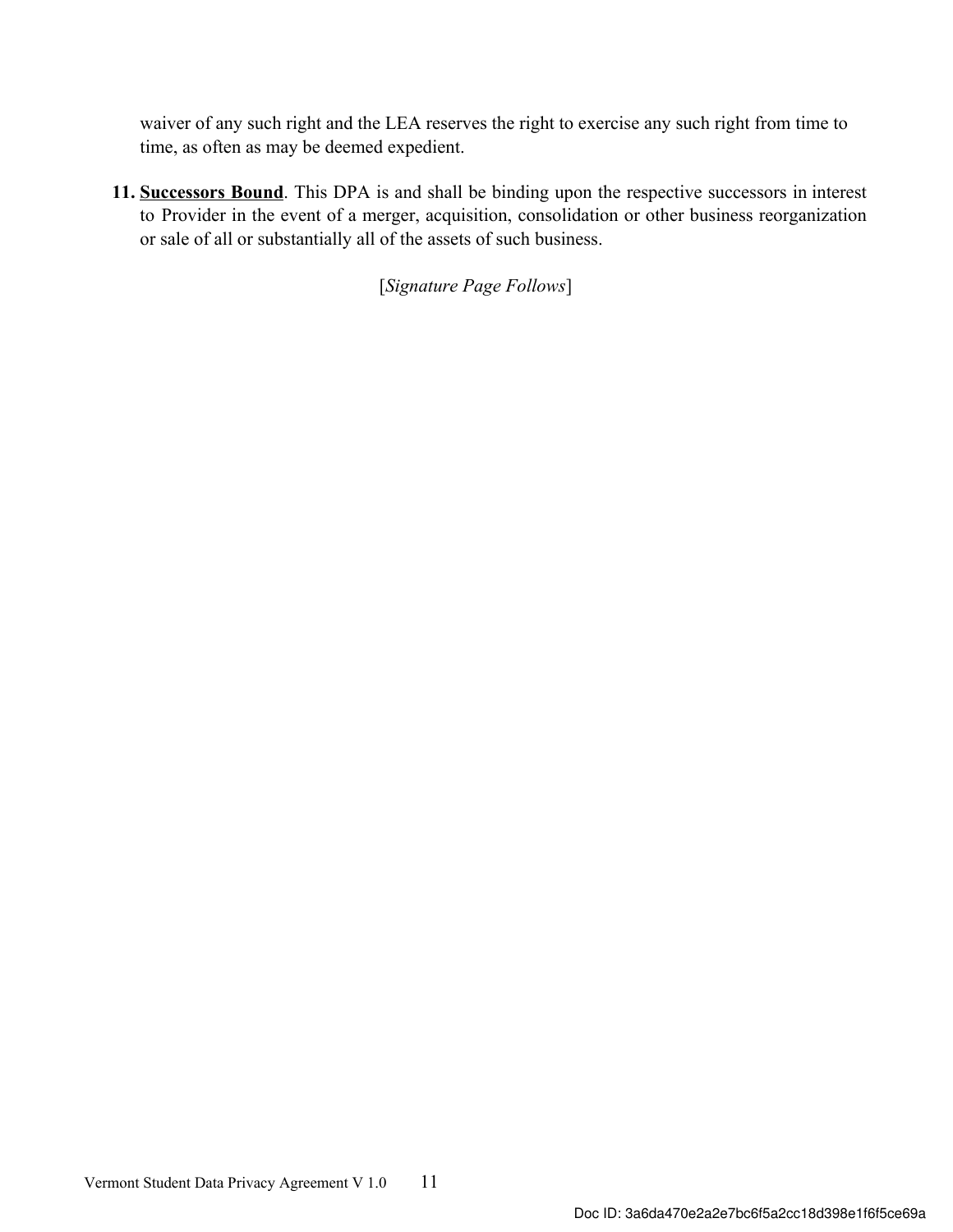IN WITNESS WHEREOF, the parties have executed this Student Data Privacy Agreement as of the last day noted below.

Name of Provider The New York Times Company

 $BY: \overline{A}$ 

Printed Name: JORDI GONZALEZ Title/Position: PRODUCT MANAGER

Name of Local Education Agency

Date:  $-4/13/2020$  $BY:$ 

Printed Name: Jeff Wallis \_\_\_\_\_ Title/Position: \_\_\_ Director of Technology and Network Engineering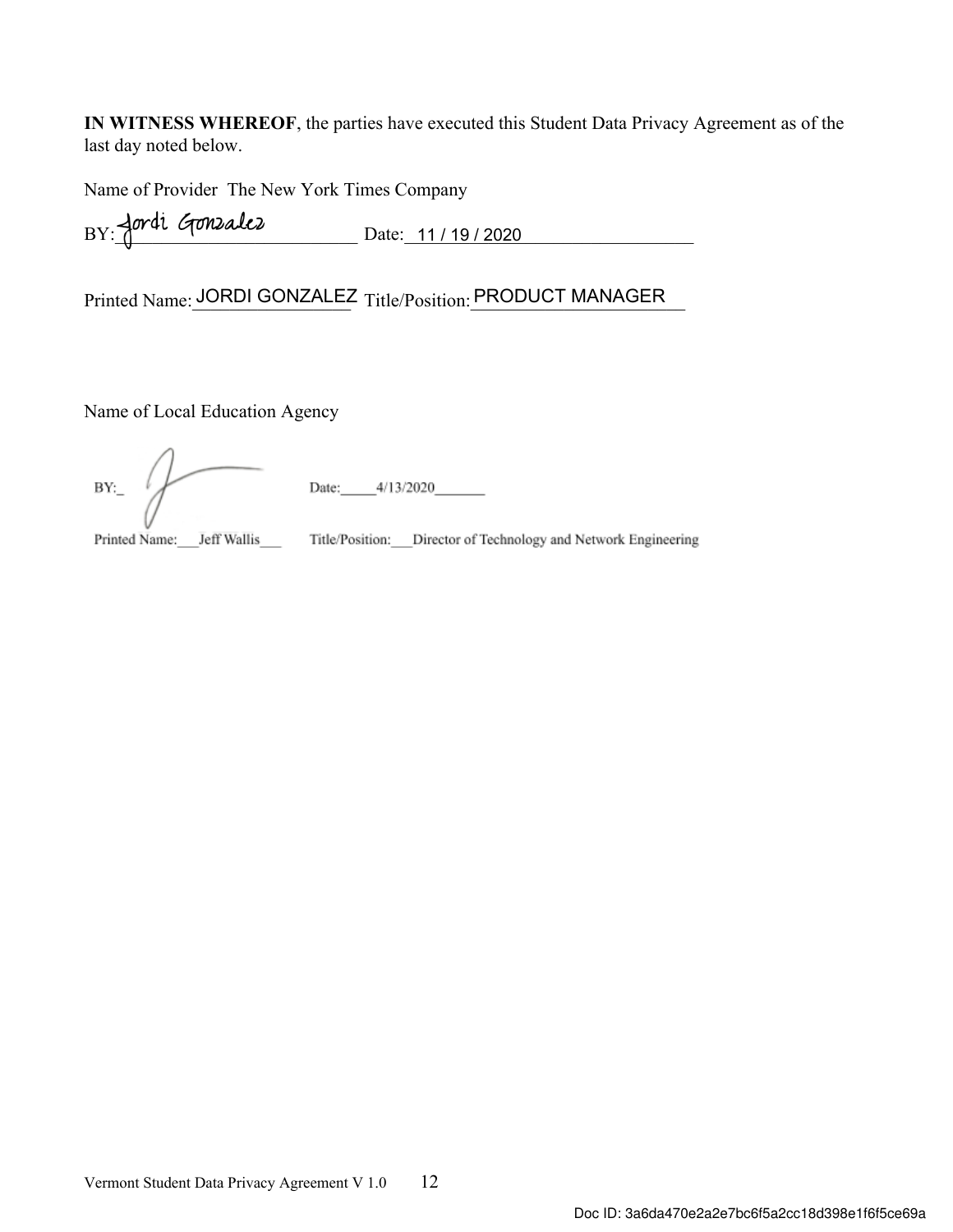## EXHIBIT "A"

## DESCRIPTION OF SERVICES

## [INSERT DETAILED DESCRIPTION OF PRODUCTS AND SERVICES HERE. IF MORE THAN ONE PRODUCT OR SERVICE IS INCLUDED, LIST EACH PRODUCT HERE]

Edpuzzle is a simple, easy-to-use video platform that helps teachers engage their students. In the classroom, teachers use Edpuzzle to impart video-lessons their students watch through the Edpuzzle Apps (iOS and Android), the Edpuzzle website (www.edpuzzle.com) or the Learning Management System with which Edpuzzle has been integrated (Canvas, Moodle, Schoology, etc.). Beyond the classroom, teachers use Edpuzzle to engage students at home and complete the video-learning experience anywhere. Teachers can instantly collect students' viewing history and responses to embedded questions.

Edpuzzle teachers can either upload their own videos, use the ones posted on YouTube or re-use an already existing video-lesson created by another teacher. Then, teachers may edit the video to create their lessons. They may record their voice to personalize it and hold their students accountable by embedding questions in the video. Finally, teachers will assign the video to their students and follow their progress in real time while they all learn at their own pace.

### ABOUT EDPUZZLE'S FUNCTIONALITY:

(1) Edpuzzle does not allow for users to transfer information or content from one account to another, especially because content generated by students is fully dependent on teacher assignments, meaning they are an indispensable part of student grading. Consequently, students are not granted control over their responses and assignments.

(2) Regarding retrievable data, teachers will have the ability to download names, responses, results and grades obtained by students in their assignments (i.e., student gradebooks) at any point prior to deletion of accounts. It is not possible to retrieve data that is (i) not compatible with the Edpuzzle service (such as "downloading" Edpuzzle videos – be it YouTube embeds or Edpuzzle originals, among others), (ii) technically impossible; or (iii) involve a disproportionate effort for the Edpuzzle company.

(3) Provision of the Edpuzzle service shall expire either (a) at the user's request upon proactive deletion of user accounts; or (b) in the absence of any specific request or action, after eighteen (18) months of account inactivity. Students cannot delete their own account, as any decision regarding their personal information and/or education records is left to the responsible teacher and, by extension, to the school. Therefore, deletion of student accounts can only be accomplished by having an authorized representative of the educational institution send a written request at support@edpuzzle.com or privacy@edpuzzle.com.

(4) Edpuzzle may keep copies and/or backups of data as part of its disaster recovery storage system, provided such data is (a) inaccessible to the public; (b) unable to be used in the normal course of business by the company; and (c) deleted after a maximum term of thirteen (13) months since the creation of said copies and/or backups. In case such copies and/or backups are used by Edpuzzle to repopulate accessible data following a disaster recovery, educational institutions are entitled to demand from the Edpuzzle company the immediate deletion of said copies and/or backups, by sending a written request at privacy@edpuzzle.com.

(5) Should a security breach ever take place, Edpuzzle will not only notify as foreseen in separate agreements celebrated with the Districts, but it may also make a general announcement to its community of users if such measure is deemed necessary and appropriate for ensuring prompt notification to all affected parties.

(6) As a cloud-based instructional software, Edpuzzle relies on other service providers for successfully providing the Edpuzzle service (e.g., externalized servers and databases). Further information on this aspect is to be found on Exhibit "F" below.

Vermont Student Data Privacy Agreement V 1.0 13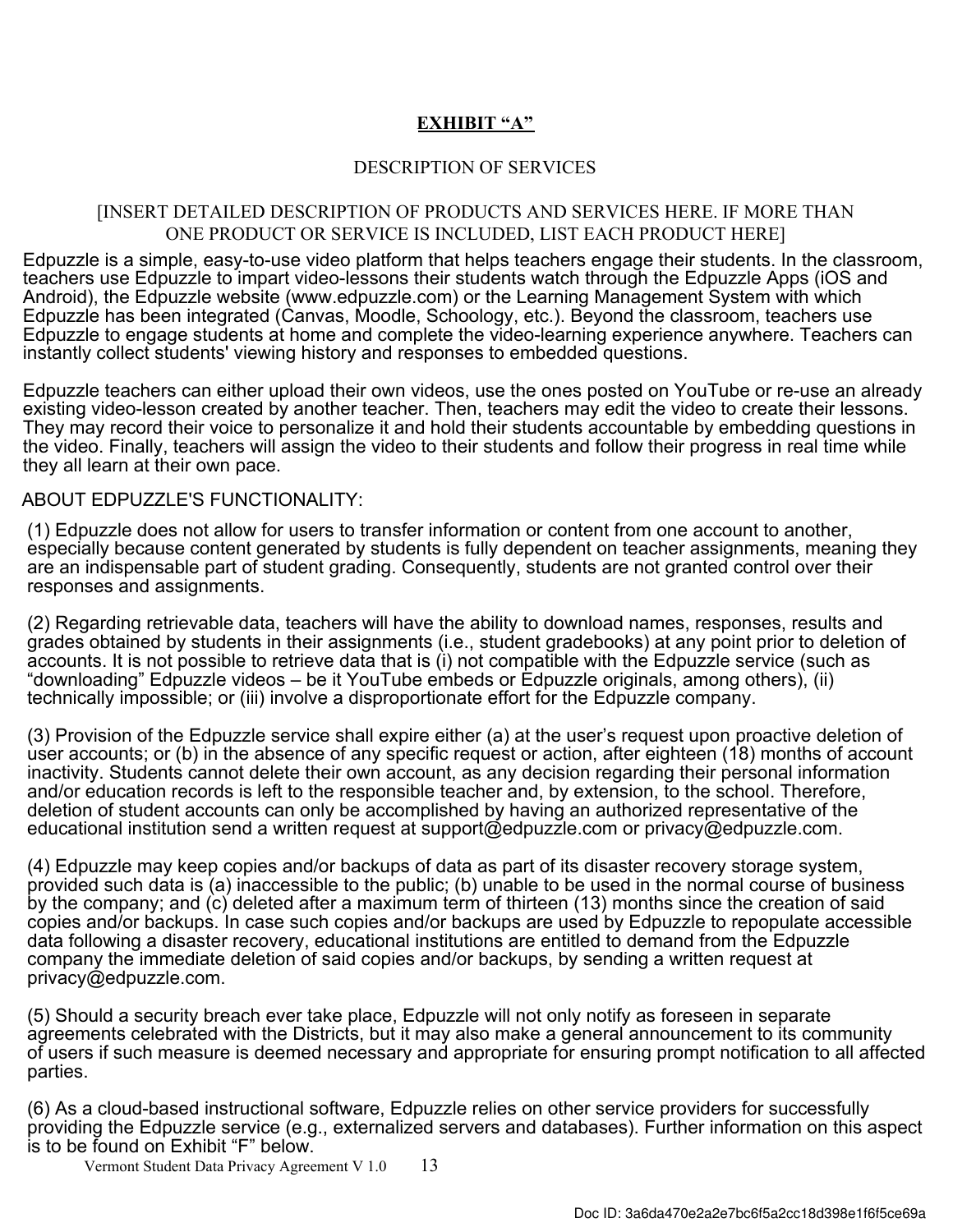# EXHIBIT "B"

# SCHEDULE OF DATA

|                            |                      |              |                 | Place of Birth       |   |
|----------------------------|----------------------|--------------|-----------------|----------------------|---|
|                            |                      | <b>Check</b> |                 | Gender               |   |
| <b>Category of</b><br>Data |                      | if used      |                 | Ethnicity or race    |   |
|                            | <b>Elements</b>      | by           |                 | Language             |   |
|                            |                      | your         |                 | information (native, |   |
|                            |                      | system       |                 | preferred or primary |   |
|                            | IP Addresses of      | X            |                 | language spoken by   |   |
| Application                | users, Use of        |              |                 | student)             |   |
|                            | cookies etc.         |              |                 | Other demographic    |   |
| Technology<br>Meta Data    | Other application    |              |                 | information-Please   |   |
|                            | technology meta      |              |                 | specify:             |   |
|                            | data-Please specify: |              |                 | Student school       |   |
|                            |                      |              |                 | enrollment           | X |
| <b>Application Use</b>     | Meta data on user    | X            |                 | Student grade level  | X |
| <b>Statistics</b>          | interaction with     |              |                 | Homeroom             |   |
|                            | application          |              |                 | Guidance counselor   |   |
|                            |                      |              | Enrollment      | Specific curriculum  |   |
|                            | Standardized test    |              |                 | programs             |   |
|                            | scores               |              |                 | Year of graduation   |   |
| Assessment                 | Observation data     |              |                 | Other enrollment     |   |
|                            | Other assessment     |              |                 | information-Please   |   |
|                            | data-Please specify: |              |                 | specify:             |   |
|                            |                      |              |                 |                      |   |
|                            | Student school       |              | Parent/Guardian | Address              |   |
|                            | (daily) attendance   |              | Contact         | Email                |   |
| Attendance                 | data                 |              | Information     | Phone                |   |
|                            | Student class        |              |                 |                      |   |
|                            | attendance data      |              | Parent/Guardian | Parent ID number     |   |
|                            |                      |              | ID              | (created to link     |   |
| Communications             | Online               |              |                 | parents to students) |   |
|                            | communications       |              |                 |                      |   |
|                            | that are captured    |              | Parent/Guardian | First and/or Last    |   |
|                            | (emails, blog        |              | Name            |                      |   |
|                            | entries)             |              |                 |                      |   |
| Conduct                    |                      |              |                 | Student scheduled    |   |
|                            | Conduct or           |              | Schedule        | courses              |   |
|                            | behavioral data      | X            |                 | Teacher names        |   |
|                            |                      |              |                 |                      |   |
| Demographics               | Date of Birth        |              |                 |                      |   |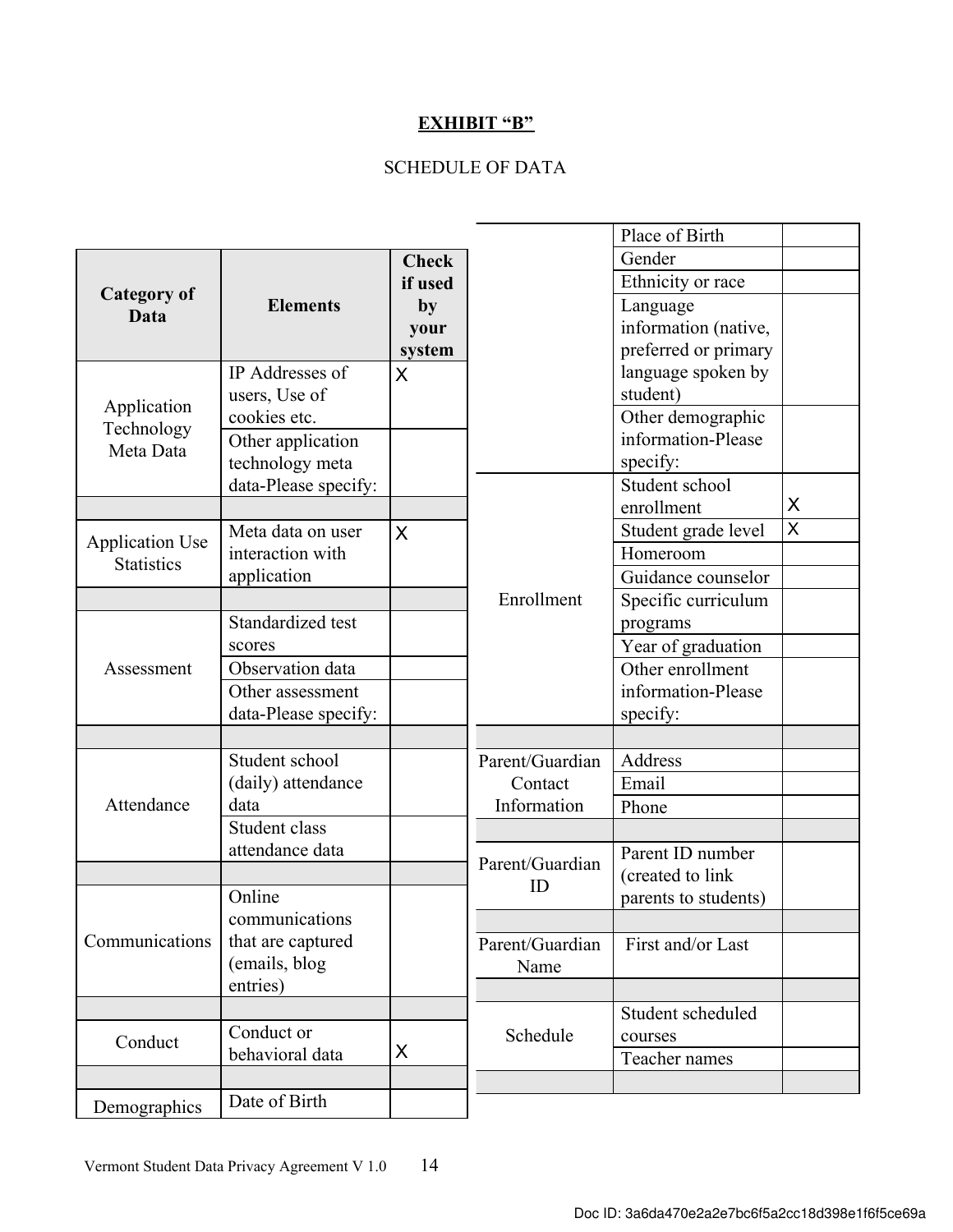|                                       | English language<br>learner information<br>Low income status<br>Medical alerts         |                                                 |                                      | program-student<br>reads below grade<br>level)                                               |             |
|---------------------------------------|----------------------------------------------------------------------------------------|-------------------------------------------------|--------------------------------------|----------------------------------------------------------------------------------------------|-------------|
| Special Indicator                     | /health data<br>Student disability<br>information<br>Specialized<br>education services |                                                 | <b>Student Program</b><br>Membership | Academic or<br>extracurricular<br>activities a student<br>may belong to or<br>participate in |             |
|                                       | (IEP or $504$ )<br>Living situations<br>(homeless/foster                               |                                                 | <b>Student Survey</b><br>Responses   | Student responses<br>to surveys or                                                           | X           |
|                                       | care)<br>Other indicator<br>information-Please<br>specify:                             |                                                 |                                      | questionnaires<br>Student generated<br>content; writing,                                     | X           |
| <b>Category of</b><br>Data            | <b>Elements</b>                                                                        | <b>Check</b><br>if used<br>by<br>your<br>system | Student work                         | pictures etc.<br>Other student work<br>data -Please<br>specify:                              |             |
|                                       | Address                                                                                |                                                 |                                      | Student course                                                                               |             |
| <b>Student Contact</b><br>Information | Email                                                                                  | X                                               |                                      | grades                                                                                       | X           |
|                                       | Phone                                                                                  |                                                 |                                      | Student course data                                                                          | X           |
|                                       |                                                                                        |                                                 |                                      | Student course                                                                               | X           |
| Student<br>Identifiers                | Local (School<br>district) ID number                                                   |                                                 | Transcript                           | grades/performance<br>scores                                                                 |             |
|                                       | State ID number<br>Vendor/App                                                          | X                                               |                                      | Other transcript<br>data -Please                                                             | $\mathbf X$ |
|                                       | assigned student ID<br>number                                                          |                                                 |                                      | specify: Subject (e.g.,<br>mathematics)                                                      |             |
|                                       | Student app<br>username                                                                | X                                               |                                      | Student bus<br>assignment                                                                    |             |
|                                       | Student app<br>passwords                                                               | X                                               |                                      | Student pick up<br>and/or drop off                                                           |             |
|                                       |                                                                                        |                                                 | Transportation                       | location                                                                                     |             |
| <b>Student Name</b>                   | First and/or Last                                                                      | X                                               |                                      | Student bus card ID<br>number                                                                |             |
| Student In App                        | Program/application<br>performance<br>(typing)                                         |                                                 |                                      | Other transportation<br>data -Please<br>specify:                                             |             |
| Performance                           | program-student                                                                        |                                                 |                                      |                                                                                              |             |
|                                       | types 60 wpm,<br>reading                                                               |                                                 | Other                                | Please list each<br>additional data                                                          | X           |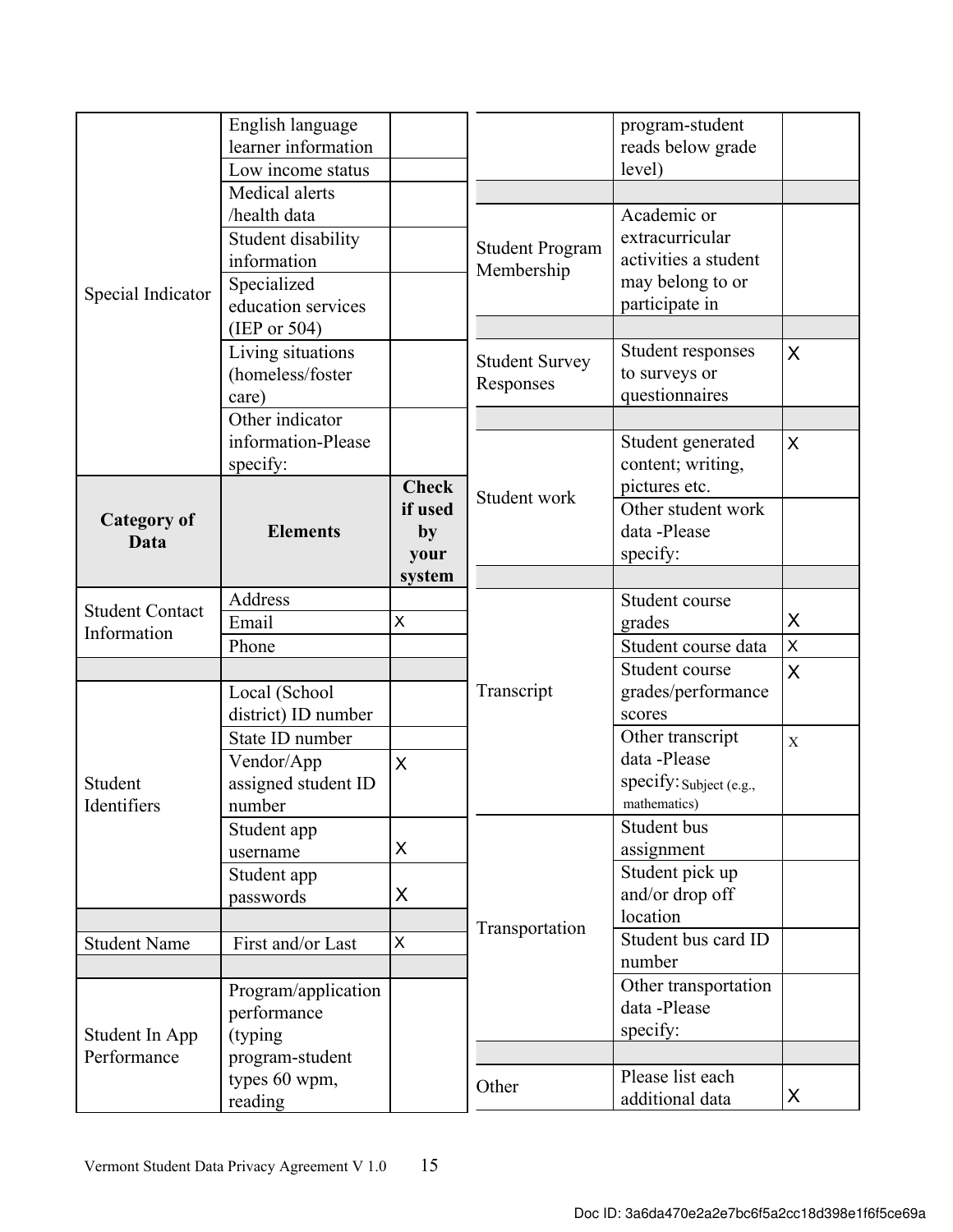| element used,       |  |
|---------------------|--|
| stored or collected |  |
| by your application |  |

No Student Data Collected at this time \*Provider shall immediately notify LEA if this designation is no longer applicable.

## OTHER:

(1) Student email addresses are solely collected if access to the Edpuzzle service is made over Google Sign In. Further, Edpuzzle does not submit surveys or questionnaires to students - it will only collect such information if surveys or questionnaires are submitted by their responsible teachers through the corresponding assignments.

(2) For data obtained from LTI integrations please consult Edpuzzle's Privacy Policy at www.edpuzzle.com/privacy under the "Information Collected Automatically" section.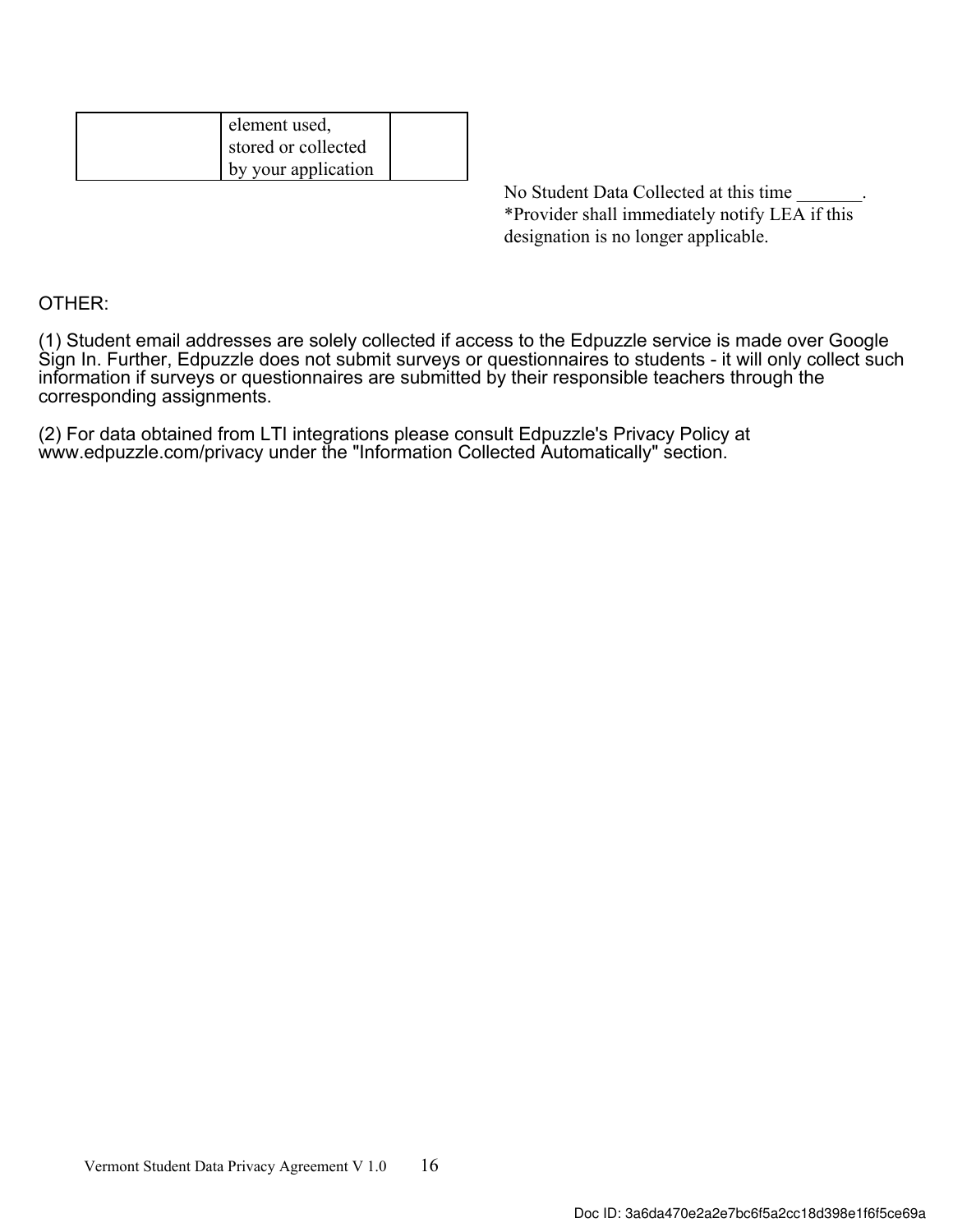## EXHIBIT "C"

## **DEFINITIONS**

De-Identifiable Information (DII): De-Identification refers to the process by which the Vendor removes or obscures any Personally Identifiable Information ("PII") from student records in a way that removes or minimizes the risk of disclosure of the identity of the individual and information about them.

Educational Records: Educational Records are official records, files and data directly related to a student and maintained by the school or local education agency, including but not limited to, records encompassing all the material kept in the student's cumulative folder, such as general identifying data, records of attendance and of academic work completed, records of achievement, and results of evaluative tests, health data, disciplinary status, test protocols and individualized education programs. For purposes of this DPA, Educational Records are referred to as Student Data.

NIST: Draft National Institute of Standards and Technology ("NIST") Special Publication Digital Authentication Guideline.

Operator: The term "Operator" means the operator of an Internet Website, online service, online application, or mobile application with actual knowledge that the site, service, or application is used primarily for K–12 school purposes and was designed and marketed for K–12 school purposes. For the purpose of the Service Agreement, the term "Operator" is replaced by the term "Provider." This term shall encompass the term "Third Party," as it is found in applicable state statues.

Personally Identifiable Information (PII): The terms "Personally Identifiable Information" or "PII" shall include, but are not limited to, student data, metadata, and user or pupil-generated content obtained by reason of the use of Provider's software, website, service, or app, including mobile apps, whether gathered by Provider or provided by LEA or its users, students, or students' parents/guardians. PII includes Indirect Identifiers, which is any information that, either alone or in aggregate, would allow a reasonable person to be able to identify a student to a reasonable certainty. For purposes of this DPA, Personally Identifiable Information shall include the categories of information listed in the definition of Student Data.

Provider: For purposes of the Service Agreement, the term "Provider" means provider of digital educational software or services, including cloud-based services, for the digital storage, management, and retrieval of pupil records. Within the DPA the term "Provider" includes the term "Third Party" and the term "Operator" as used in applicable state statutes.

Pupil Generated Content: The term "pupil-generated content" means materials or content created by a pupil during and for the purpose of education including, but not limited to, essays, research reports, portfolios, creative writing, music or other audio files, photographs, videos, and account information that enables ongoing ownership of pupil content.

Pupil Records: Means both of the following: (1) Any information that directly relates to a pupil that is maintained by LEA and (2) any information acquired directly from the pupil through the use of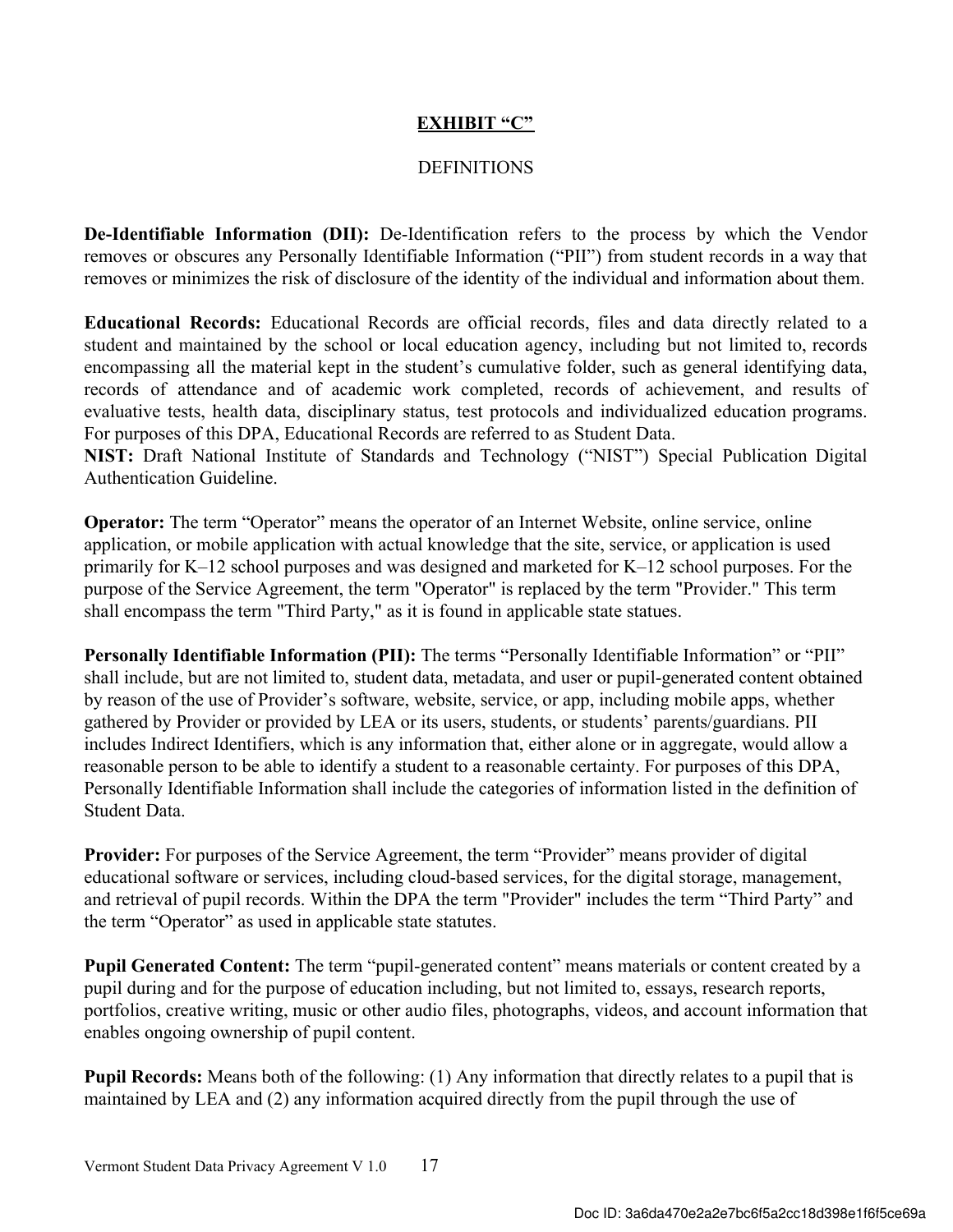instructional software or applications assigned to the pupil by a teacher or other LEA employee. For the purposes of this Agreement, Pupil Records shall be the same as Educational Records, Student Personal Information and Covered Information, all of which are deemed Student Data for the purposes of this Agreement.

Service Agreement: Refers to the Contract or Purchase Order to which this DPA supplements and modifies.

School Official: For the purposes of this Agreement and pursuant to 34 CFR 99.31 (B), a School Official is a contractor that: (1) Performs an institutional service or function for which the agency or institution would otherwise use employees; (2) Is under the direct control of the agency or institution with respect to the use and maintenance of education records; and (3) Is subject to 34 CFR 99.33(a) governing the use and re-disclosure of personally identifiable information from student records.

Student Data: Student Data includes any data, whether gathered by Provider or provided by LEA or its users, students, or students' parents/guardians, that is descriptive of the student including, but not limited to, information in the student's educational record or email, first and last name, home address, telephone number, email address, or other information allowing online contact, discipline records, videos, test results, special education data, juvenile dependency records, grades, evaluations, criminal records, medical records, health records, social security numbers, biometric information, disabilities, socioeconomic information, food purchases, political affiliations, religious information text messages, documents, student identifies, search activity, photos, voice recordings or geolocation information. Student Data shall constitute Pupil Records for the purposes of this Agreement, and for the purposes of Vermont and Federal laws and regulations. Student Data as specified in Exhibit B is confirmed to be collected or processed by the Provider pursuant to the Services. Student Data shall not constitute that information that has been anonymized or de-identified, or anonymous usage data regarding a student's use of Provider's services.

SDPC (The Student Data Privacy Consortium): Refers to the national collaborative of schools, districts, regional, territories and state agencies, policy makers, trade organizations and marketplace providers addressing real-world, adaptable, and implementable solutions to growing data privacy concerns.

Student Personal Information: "Student Personal Information" means information collected through a school service that personally identifies an individual student or other information collected and maintained about an individual student that is linked to information that identifies an individual student. For purposes of this DPA, Student Personal Information is referred to as Student Data.

Subscribing LEA: An LEA that was not party to the original Services Agreement and who accepts the Provider's General Offer of Privacy Terms.

Sub-processor: For the purposes of this Agreement, the term "Sub-processor" (sometimes referred to as the "Subcontractor") means a party other than LEA or Provider, who Provider uses for data collection, analytics, storage, or other service to operate and/or improve its software, and who has access to PII.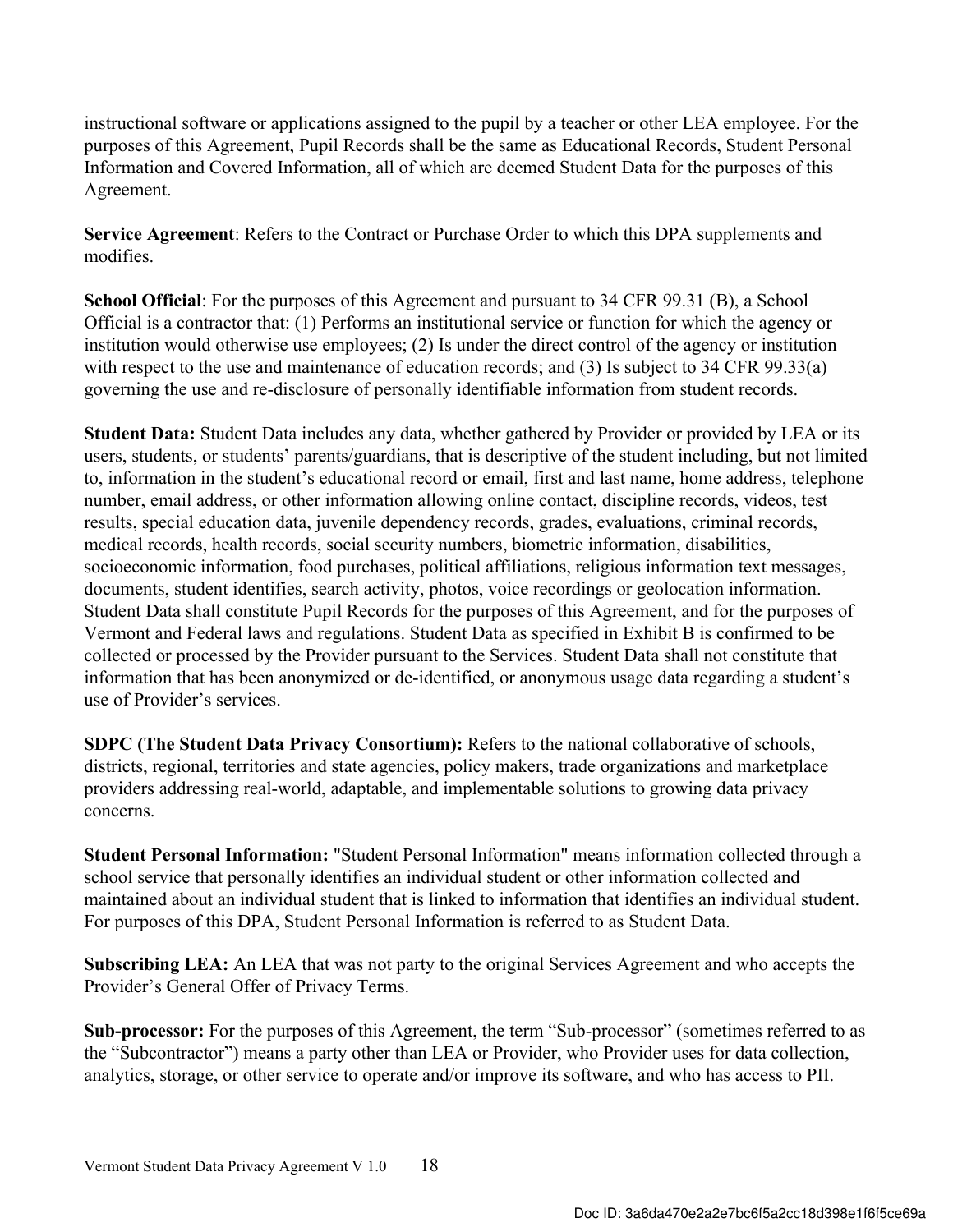Targeted Advertising: Targeted advertising means presenting an advertisement to a student where the selection of the advertisement is based on student information, student records or student generated content or inferred over time from the usage of the Provider's website, online service or mobile application by such student or the retention of such student's online activities or requests over time.

Third Party: The term "Third Party" means a provider of digital educational software or services, including cloud-based services, for the digital storage, management, and retrieval of pupil records. However, for the purpose of this Agreement, the term "Third Party" when used to indicate the provider of digital educational software or services is replaced by the term "Provider."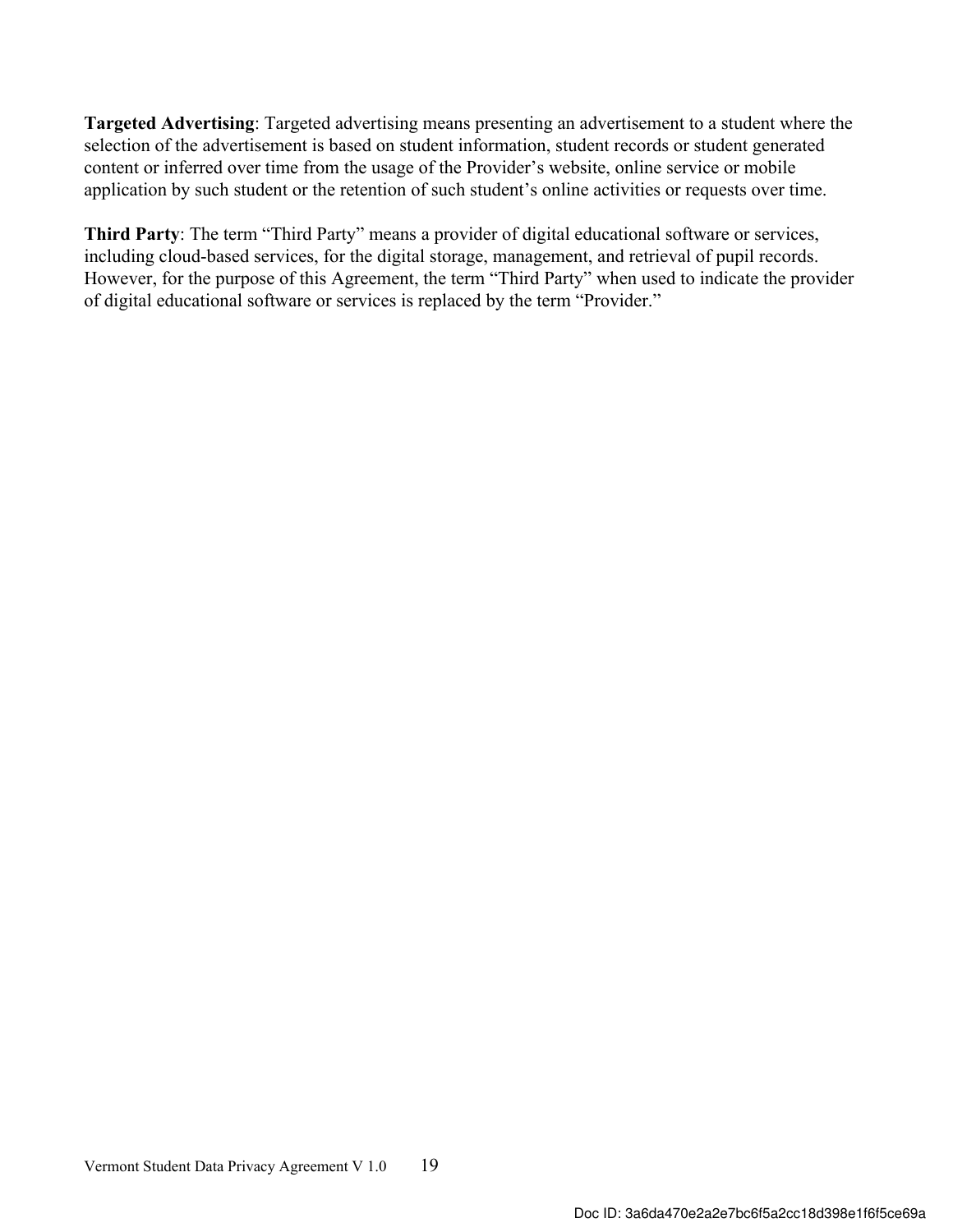## EXHIBIT "D"

## DIRECTIVE FOR DISPOSITION OF DATA

[Name or District or LEA] directs [Name of Company] to dispose of data obtained by Company pursuant to the terms of the Service Agreement between LEA and Company. The terms of the Disposition are set forth below:

| <b>Extent of Disposition</b><br>Disposition shall be:                               | $X$ Partial. The categories of data to be disposed of are as<br>follows:<br>NOT AFFECTING SECURITY COPIES<br>OR BACKUPS OF DATA, WHICH SHALL<br>[INSERT CATEGORIES] BE DELETED IN A MAXIMUM TERM OF<br>THIRTEEN (13) MONTHS AFTER CREATION.<br>Complete. Disposition extends to all categories of data. |
|-------------------------------------------------------------------------------------|---------------------------------------------------------------------------------------------------------------------------------------------------------------------------------------------------------------------------------------------------------------------------------------------------------|
|                                                                                     |                                                                                                                                                                                                                                                                                                         |
| <b>Nature of Disposition</b><br>Disposition shall be by:                            | X Destruction or deletion of data.<br>Transfer of data. The data shall be transferred as set forth<br>in an attachment to this Directive. Following confirmation from<br>LEA that data was successfully transferred, Provider shall<br>destroy or delete all applicable data.                           |
|                                                                                     |                                                                                                                                                                                                                                                                                                         |
| <b>Timing of Disposition</b><br>Data shall be disposed of by the<br>following date: | X As soon as commercially practicable<br>By (Insert Date)<br>[Insert special instructions.]                                                                                                                                                                                                             |

Authorized Representative of LEA Date

Verification of Disposition of Data Date by Authorized Representative of Provider EdPuzzle Inc.

 $\mathcal{L}_\text{max}$  , and the contract of the contract of the contract of the contract of the contract of the contract of the contract of the contract of the contract of the contract of the contract of the contract of the contr

 $\mathcal{L}_\text{max}$  , and the contract of the contract of the contract of the contract of the contract of the contract of the contract of the contract of the contract of the contract of the contract of the contract of the contr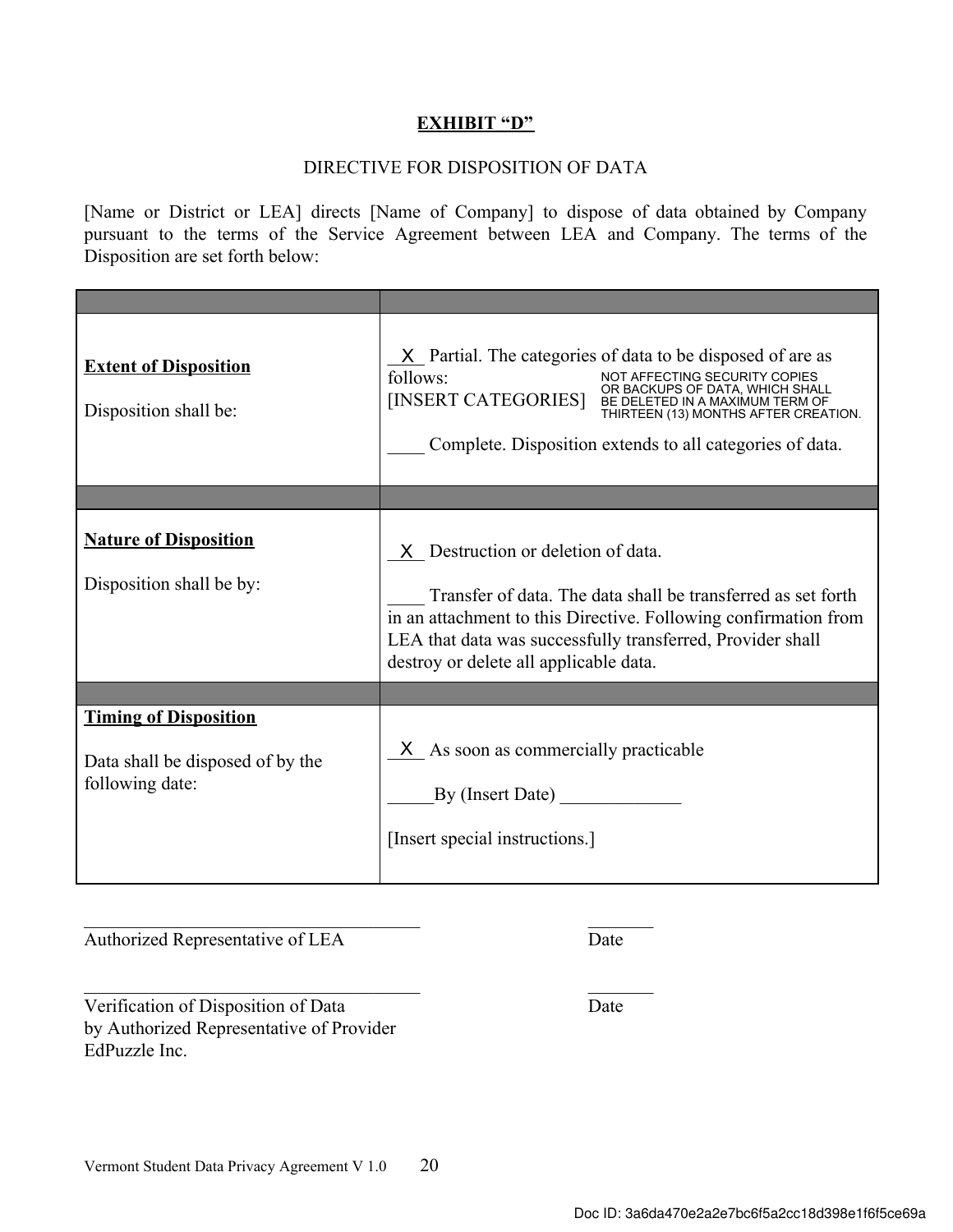# OPTIONAL EXHIBIT "E" GENERAL OFFER OF PRIVACY TERMS

## 1. Offer of Terms

Provider offers the same privacy protections found in this DPA between it and the LEA to any other school district ("Subscribing LEA") who accepts this General Offer though its signature below. The Provider agrees that the information on the next page will be replaced throughout the Agreement with the information specific to the Subscribing LEA filled on the next page for the Subscribing LEA. This General Offer shall extend only to privacy protections and Provider's signature shall not necessarily bind Provider to other terms, such as price, term, or schedule of services, or to any other provision not addressed in this DPA. The Provider and the Subscribing LEA may also agree to change the data provide by LEA to the Provider to suit the unique needs of the Subscribing LEA. The Provider may withdraw the General Offer in the event of: (1) a material change in the applicable privacy statues; (2) a material change in the services and products subject listed in the Originating Service Agreement; or three (3) years after the date of Provider's signature to this Form. Provider shall notify the LEA in the event of any withdrawal so that this information may be transmitted to the Subscribing LEAs.

Edpuzzle Inc.

BY: Jordi Gonzalez

Date: 11 / 19 / 2020

Printed Name: JORDI GONZALEZ

Title/Position: PRODUCT MANAGER

## 2. Subscribing LEA

A Subscribing LEA, by signing a separate Service Agreement with Provider, and by its signature below, accepts the General Offer of Privacy Terms. The Subscribing LEA's individual information is contained on the next page. The Subscribing LEA and the Provider shall therefore be bound by the same terms of this DPA

| $\mathbf{D} \mathbf{V}$<br>DI. |  |
|--------------------------------|--|
|                                |  |

Date:

Printed Name: Title/Position: